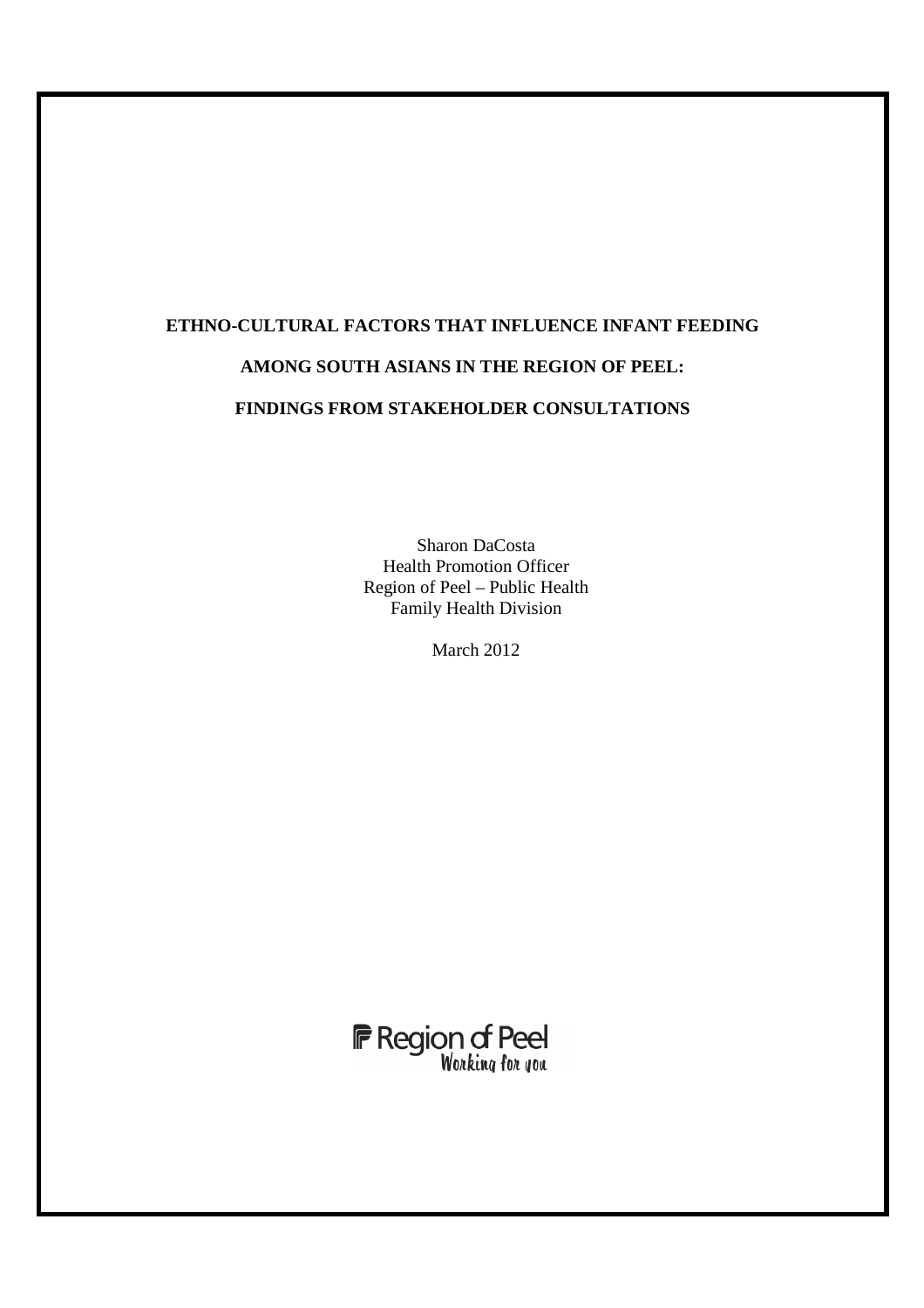# **TABLE OF CONTENTS**

| 1.0   |  |
|-------|--|
| 2.0   |  |
| 3.0   |  |
| 4.0   |  |
| 4.1   |  |
| 4.2   |  |
| 4.3   |  |
| 4.4   |  |
| 5.0   |  |
| 6.0   |  |
| 6.1   |  |
| 6.1.1 |  |
| 6.1.2 |  |
| 6.2   |  |
| 6.3   |  |
| 6.3.1 |  |
| 6.4   |  |
| 6.4.1 |  |
| 6.4.2 |  |
| 6.5   |  |
| 6.5.1 |  |
| 6.5.2 |  |
| 6.5.3 |  |
| 6.5.4 |  |
| 6.5.5 |  |
| 6.6   |  |
| 6.6.1 |  |
| 6.6.2 |  |
| 6.7   |  |
| 6.8   |  |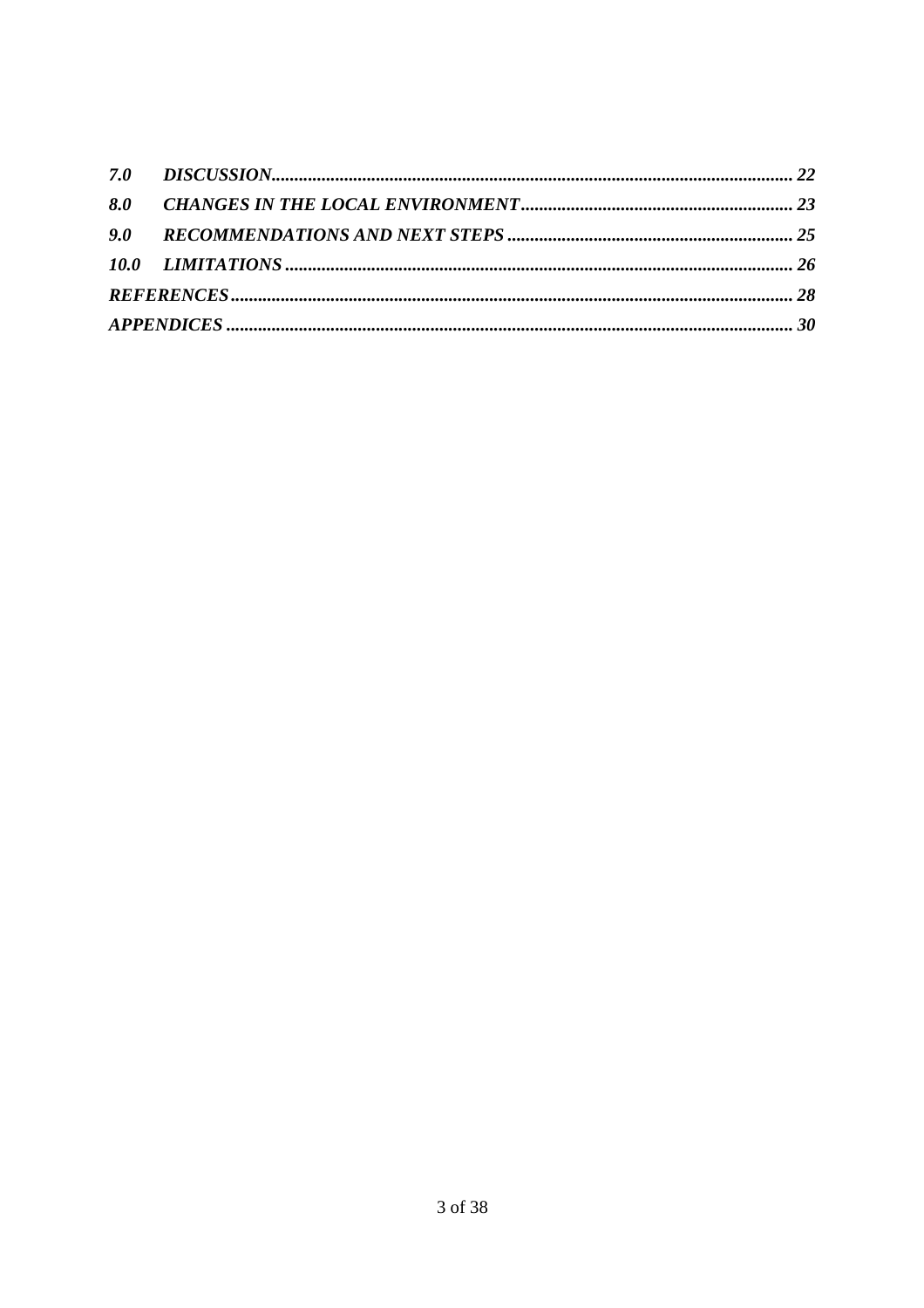#### **KEY MESSAGES**

- Breastfeeding is highly valued, encouraged and supported within the local South Asian community and families usually intend to breastfeed.
- There is a strong shift towards mixed feeding and early supplementation with infant formula, particularly within the first three to five days after birth, is prevalent. Key factors influencing this shift are inconsistent breastfeeding messages by hospital staff, inadequate in-hospital breastfeeding support, and the perception that the colostrum and/or mother's breast milk supply is insufficient to meet the infant's needs.
- Health care professionals are highly respected and their recommendations to formula feed are typically followed without question. The promotion of formula supplements in medical facilities is interpreted as endorsement of formula feeding.
- Maternal care after childbirth is very important culturally. Specific periods of rest or healing, believed to promote speedy recovery, are commonly observed. Mothers-in-law exert strong influences on postnatal care and often encourage formula supplementation to ensure adequate rest for the mother.
- Innovative and culturally sensitive public health policy and health promotion strategies will promote and normalize exclusive breastfeeding within the local South Asian population. Such strategies should include initiatives to target local hospitals, South Asian physicians and the South Asian public. These strategies should:
	- i. advocate for changes in local hospital formula supplementation policies and the implementation of consistent, culturally sensitive messaging to support exclusive breastfeeding,
	- ii. engage local South Asian physicians to promote exclusive breastfeeding in client care and in population health approaches targeting South Asian residents,
	- iii. identify and target the determinants of mixed feeding and reduce its prevalence,
	- iv. target and engage mothers-in-law and other extended family members in pre and postnatal education,
	- v. provide education on the importance and benefits of colostrum and baby's early feeding needs,
	- vi. normalize breastfeeding as the "Canadian" way,
	- vii. collaborate with the Postpartum Mood Disorder Program and community partners to explore and increase awareness of postpartum mood disorders and their impact on breastfeeding,
	- viii. collaborate with the Supportive Environment Healthy Weights and Nurturing the Next Generation strategies to support the ongoing promotion of exclusive breastfeeding including the development of culturally appropriate designated 'breastfeeding spaces' within the community.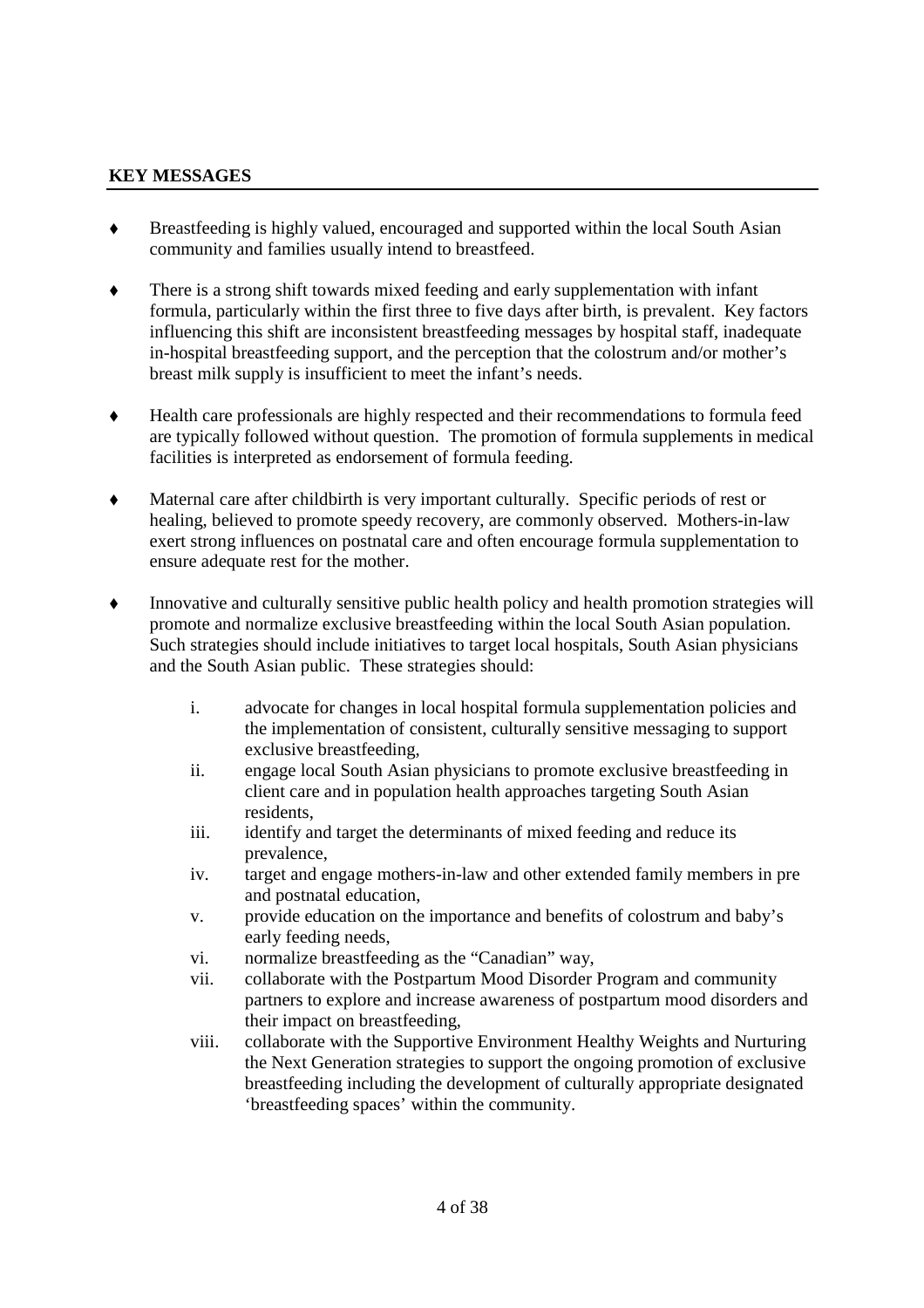# **EXECUTIVE SUMMARY**

Exclusive breastfeeding for the first six months of life is recommended by the World Health Organization and is a part of the mandate of the Family Health Division as outlined in the Ontario Public Health Standards (1, 2). Current data for the region of Peel show that approximately 77 percent of families do not exclusively breastfeed at six months postpartum and 54 to 72 percent of mothers introduce formula feeding to their newborn infants before discharge from local hospitals (3, 4). Concerns were raised by local health care professionals that the high rates of formula supplementation were associated with the cultural milieu and beliefs of Peel's diverse population. This was the catalyst for launching a qualitative research study to explore the ethno-cultural factors which may influence infant feeding practices. Immigrants comprise half of the region's population with the largest minority group being South Asian (5). The Family Health Division therefore decided to limit the scope of this study to the local South Asian population.

In a descriptive qualitative study, fifteen semi-structured interviews and five focus groups (55 participants) were conducted. Participants included a cross-section of South Asian women, including pregnant and perinatal mothers and mothers with older children, breastfeeding peer support volunteers, lactation consultants, and service providers.

#### **Summary of Findings**

- *Breastfeeding is valued*: Breastfeeding is highly valued within the South Asian culture and is promoted and encouraged widely by immediate and extended family members. Special foods and beverages are commonly given to mothers to increase breast milk supply. Long durations of breastfeeding are not uncommon.
- *Cultural shift to mixed feeding*: There appears to be a strong cultural shift toward supplementation with infant formula. This trend is believed to be evident both in India and here in Peel, and is perceived to be influenced by the marketing and normalizing of infant formula.
- *Formula feeding perceived as the Canadian way*: For many South Asian families, formula feeding is perceived as the modern, westernized and superior infant feeding method. This view may be more prevalent among newer immigrants, especially those from large urban centres.
- *Early formula supplementation*: Early supplementation with infant formula, especially during the first three to five days, is commonly practiced. The perception that mothers have insufficient breast milk to meet the infant's needs is prevalent and is often cited as a key reason for formula supplementation during this time. Newborn crying is usually interpreted as a signal for hunger.
- *Hospital Practices*: Inconsistent messaging and support for breastfeeding by local hospital staff are described as common occurrences. Personal examples of hospital nurses recommending formula feeding and/or offering infant formula to babies against the mothers' wishes were shared.
- *Deference to Health Care Professionals*: Health care professionals are highly respected and their advice is often followed without question. Recommendations to formula feed and the distribution of formula samples by medical professionals encourage formula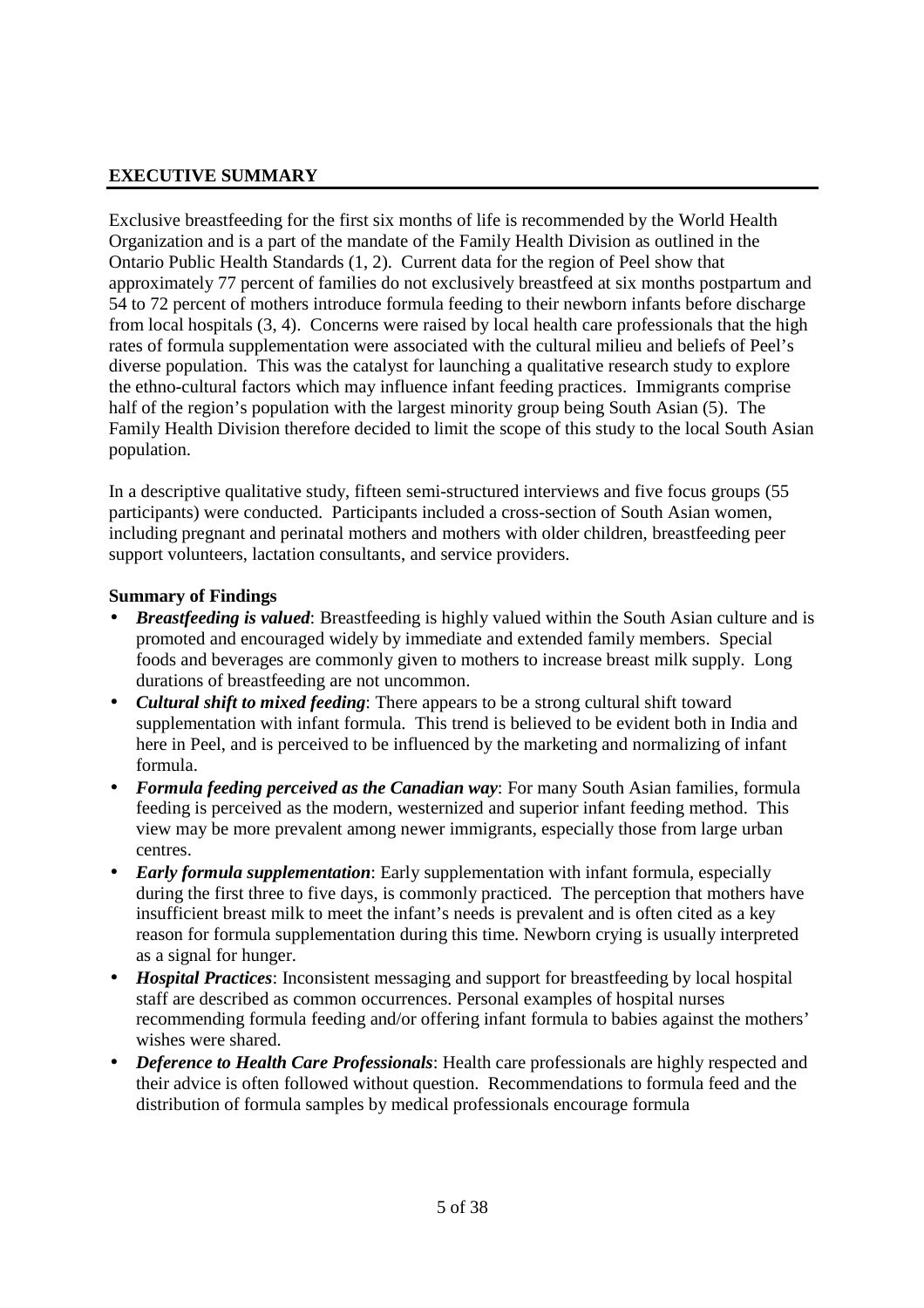supplementation. Formula promotional materials in medical offices and hospitals are perceived as endorsement of these products.

- *Maternal care*: Strong values are placed on maternal care after childbirth and practices related to mothers' care often encourage formula supplementation. Although some variation exists, specific rest periods, designed to facilitate speedy recovery, are commonly practiced. During this time mothers are required to stay indoors and refrain from strenuous activities. Formula feeding is often encouraged during rest periods, especially for nighttime feedings, to ensure that mothers receive their required rest. For some mothers, accessing breastfeeding and public health services during the rest period is not encouraged, posing a significant barrier to families for whom breastfeeding is challenging.
- *Family influences*: Grandmothers, particularly mothers-in-law, play a crucial role in the postnatal care of mothers. Their opinions are highly valued and they are believed to be experienced and knowledgeable in childbirth and postnatal care. Mothers-in-law often encourage formula supplementation to ensure adequate rest for mothers, to encourage babies to sleep through the night and to promote infants' rapid weight gain. It is important to target extended families, particularly mothers-in-law in breastfeeding health promotion strategies, as they could become strong advocates for breastfeeding.
- *Public Breastfeeding*: Breastfeeding in public environments is culturally unacceptable and violates beliefs of modesty. Some mothers are comfortable with covering their breasts while breastfeeding in public but most prefer a privately designated area for breastfeeding. Even in their own homes, mothers are uncomfortable with breastfeeding in front of guests and sometimes their mothers-in-law. Pumping and storing breast milk for public feedings is cumbersome and time consuming for many mothers and they will simply opt to formula feed to prevent the embarrassment of public breastfeeding. The reticence to breastfeed in the hospital may be partially due to the perception of the hospital as a public sphere and requires further exploration.
- *Beliefs about colostrum*: The belief that the colostrum, the first milk produced by the mother's body, is unhealthy for the newborn infant is a traditional held by many South Asian groups. The degree to which this belief is currently upheld by South Asians living in Peel is unclear. However, findings indicate that remnants of this belief may still be prevalent among some families and this topic requires further exploration. At the very least, the importance and adequacy of colostrum to meet the newborn infant's needs is not well understood.
- *Acculturation*: The degree of acculturation is implicated as a factor that influences infant feeding choices but its role is unclear. Length of time living in Canada, as a factor on its own, does not influence infant feeding choices, but appears to be mediated by the amount and proximity of family members living in Canada, ongoing relationships with families in the countries of origin and the degree to which family members follow traditional practices. Prenatal breastfeeding education is also identified as a mediating factor which helps to normalize breastfeeding as "Canadian" and increase breastfeeding duration and exclusivity.

#### **Implications for Public Health Practice**

Effectively meeting the needs of an ethno-culturally diverse population is a key strategic priority for Peel Public Health. These findings provide the Family Health Division with an understanding of some of the key ethno-cultural factors that influence infant feeding patterns among its South Asian population and will inform the department in developing culturally sensitive programs and services while addressing barriers to exclusive breastfeeding.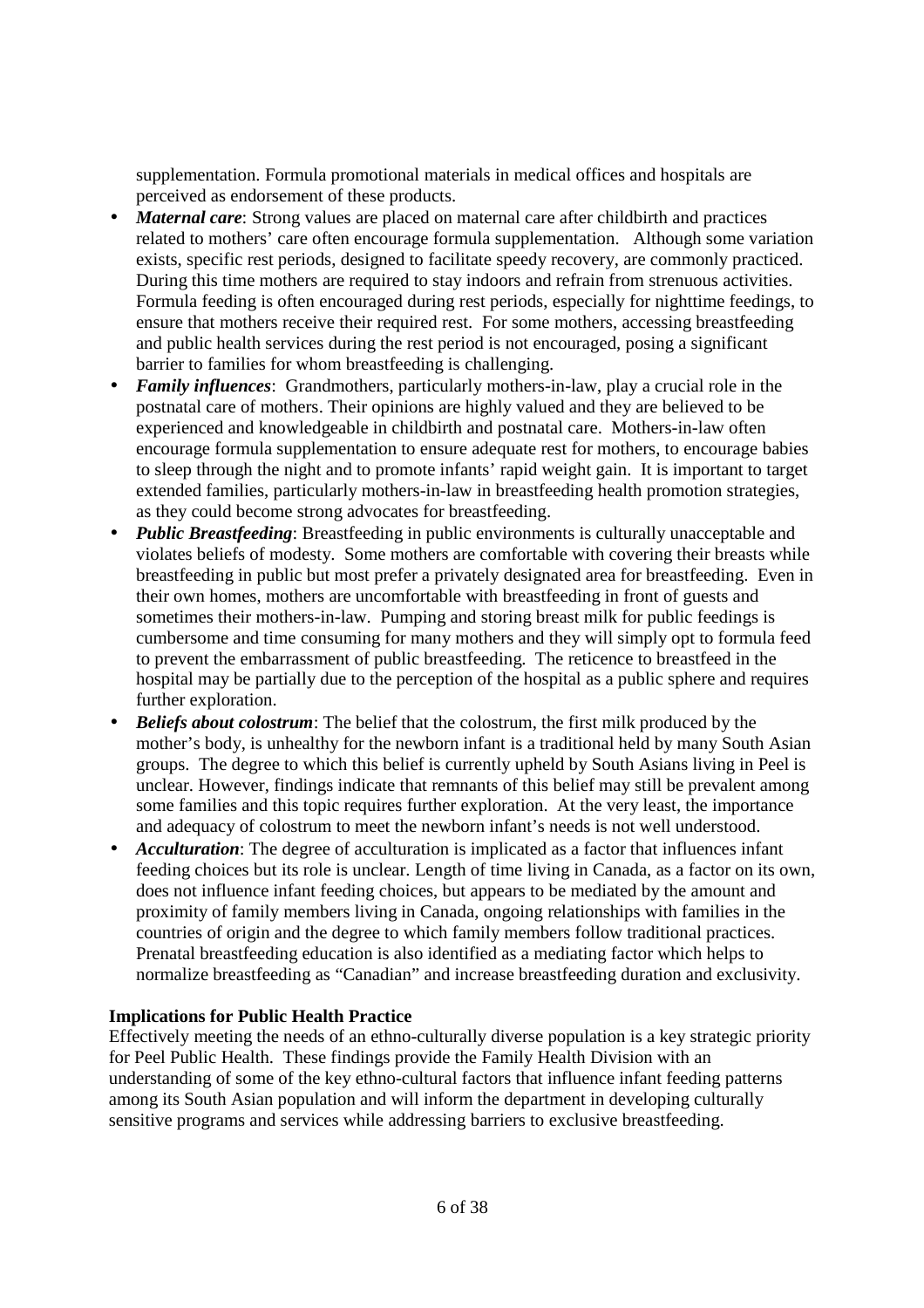# **1.0 THE ISSUE**

Peel Public Health actively promotes exclusive breastfeeding for the first six months of life with continued breastfeeding up to two years and beyond, a position which is recommended by the World Health Organization (WHO) (1), the Canadian Paediatric Society (CPS) (6) and the Breastfeeding Committee for Canada (7). The Ontario Public Health Standards also target exclusive breastfeeding up to six months as a key factor in the optimal health and development of Ontario's children (2). Exclusive breastfeeding is defined by the WHO as feeding only breast milk, with no other foods or drinks, except vitamin and mineral supplements or medicines (1). Research links exclusive breastfeeding to numerous health benefits for both infants and mothers (8). For example, exclusive breastfeeding is associated with a reduction in ear, lower respiratory and diarrheal infections and sudden infant death syndrome for infants and lowered risk for obesity in later life (8).

Annually, approximately 16,000 babies are born in Peel region (9). Breastfeeding initiation rates are high at approximately 94% and 97 % in 2005 and 2010 respectively (10, 3). The exclusive breastfeeding rate at six months postpartum, which was 10% in 2005, has shown a dramatic improvement to 23% in 2009-2010 (10, 3). While this rate compares favourably to the national and provincial exclusive breastfeeding rates of  $17\%$  and  $23\%$ <sup>1</sup> respectively, there is much room for improvement (11). Exclusive breastfeeding is an important public health issue for Peel Public Health because of its role in healthy early child development, which is a key strategic priority for the Health Department. It is therefore critical to identify, explore and address the underlying factors which influence formula supplementation among mothers living in Peel region. As part of this process, Peel Public Health conducted a survey of new mothers to identify hospital practices regarding formula supplementation and distribution in local hospitals. Findings revealed very high pre-discharge formula supplementation rates (range, 54%-72%) as well as rates of take-home formula samples (range, 24-44%) at all three Peel region based hospitals (4).

Discussions with hospital personnel revealed a strong perception that the high rates of in-hospital formula supplementation of newborns and the observed differences between hospitals are strongly influenced by patients' ethno-cultural beliefs. Peel is culturally diverse with approximately half of its population belonging to a visible minority group (12). The Family Health Division decided to examine the role of ethno-cultural factors in breastfeeding exclusivity through a two-part process. A rapid review of the scientific evidence will be undertaken to determine if there is empirical support for this position. Additionally, a series of stakeholder consultations, using a descriptive qualitative design, will be conducted to explore ethno-cultural factors that influence infant feeding practices from a local perspective. The scope of the qualitative research was limited to the local South Asian population because they represent the largest visible minority group and a significant proportion of the annual births in Peel (5, 12). This report summarizes the findings of the stakeholder consultations.

# **2.0 BACKGROUND AND CONTEXT**

The region of Peel is culturally diverse and has experienced rapid population growth due to both immigration and new births. Between 1986 and 2006 there was a 59% increase in the number of

<sup>-</sup><sup>1</sup> Data collected in 2003 for the previous 5 years.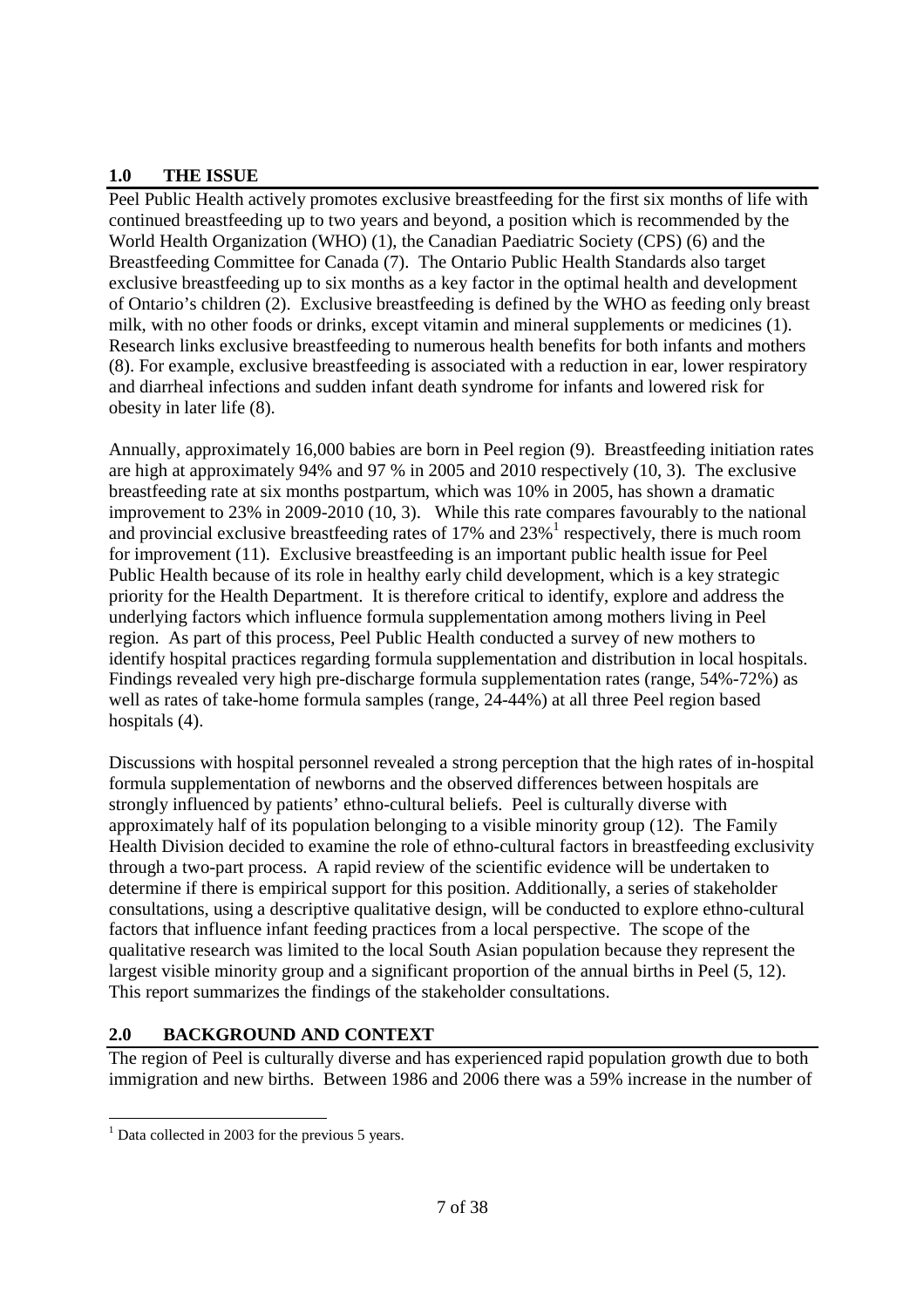babies born in Peel (9). According to the 2004-2005 Breastfeeding Duration Survey, approximately 94% of mothers in the region initiated breastfeeding, 58% breastfed (combined mixed and exclusive) until six months and 10 % breastfed exclusively to 6 months (10). Preliminary findings from the 2009-2010 Breastfeeding Duration Survey reveal that the breastfeeding initiation rate remained high at 97%, breastfeeding at six months (combined mixed and exclusive) is relatively unchanged at 58%, and exclusive breastfeeding at six months postpartum more than doubled to 23%. The most common reason for discontinuing breastfeeding was insufficient breast milk (10).

The Formula *Supplementation for Newborns in Peel Region Hospitals Survey* was developed by Peel Public Health in order to assess breastfeeding exclusivity among new mothers during their hospital stay. Specifically, the purpose of the survey was to estimate the proportion of mothers who exclusively breastfed at hospital discharge, the proportion who were given formula to take home and mothers' perceptions of the reasons for formula feeding their newborns. The results showed in-hospital formula supplementation rates of 54% at both Credit Valley Hospital and Trillium Health Centre and 72 % at Brampton Civic Hospital (4). Demographic breakdown of this data was unavailable. The report cited 'client decision' (range 34% - 41%) as the most common reason given for pre-discharge supplementation of formula, at all three hospitals (4).

Ethno-cultural beliefs and practices have been anecdotally implicated by both Peel Public Health breastfeeding staff and local hospital personnel as possible contributors to the observed differences in pre-discharge hospital formula supplementation rates and to mixed and formula feeding rates in the region. The determinants of breastfeeding are multi-causal and multifactorial. In one review<sup>2</sup>, Thulier and Mercer grouped the variables associated with breastfeeding duration into four broad categories: demographic, biological, social and psychological (13). A conceptual map of the variables associated with breastfeeding (Appendix 1) was developed by adapting a model from Lee, Elo, McCollum and Culhane, who expanded demographic and socioeconomic factors into cultural context, social and political environments, and maternal and infant characteristics (14).

Culturally, the region of Peel is very diverse, with immigrants comprising 49% of the population (12). The three main minority groups in the Region are South Asians (23.6%), Blacks (8.3%), and Chinese (4.7%) while the top three minority ethnicities of women of child bearing age (15- 49 years) are South Asian (26.3%), East/Southeast Asian (10.9%), and Blacks (9.5%) (5). Brampton Civic Hospital, which had the highest pre-discharge hospital supplementation rate, is geographically situated in an area which is densely populated by South Asians (45-77 % of the population in adjacent census tracts) (5, 15). It is unclear at this time if, or how, this strong cluster of South Asians has impacted the higher pre-discharge supplementation rates at this hospital or if and how the cultural milieu of the Region's population affects breastfeeding exclusivity.

While regional breastfeeding initiation, duration and exclusivity rates have been available for some time, data on ethnic variation or immigration status were unavailable until the 2009-2010 cycle of the Breastfeeding Duration Survey. Preliminary findings from this survey are summarized in Appendix 2. The findings reveal that the majority of mothers initiate

<sup>-</sup> $2$  Quality assessment of this review, using the Health Evidence Review Article tool yielded a 'weak' rating.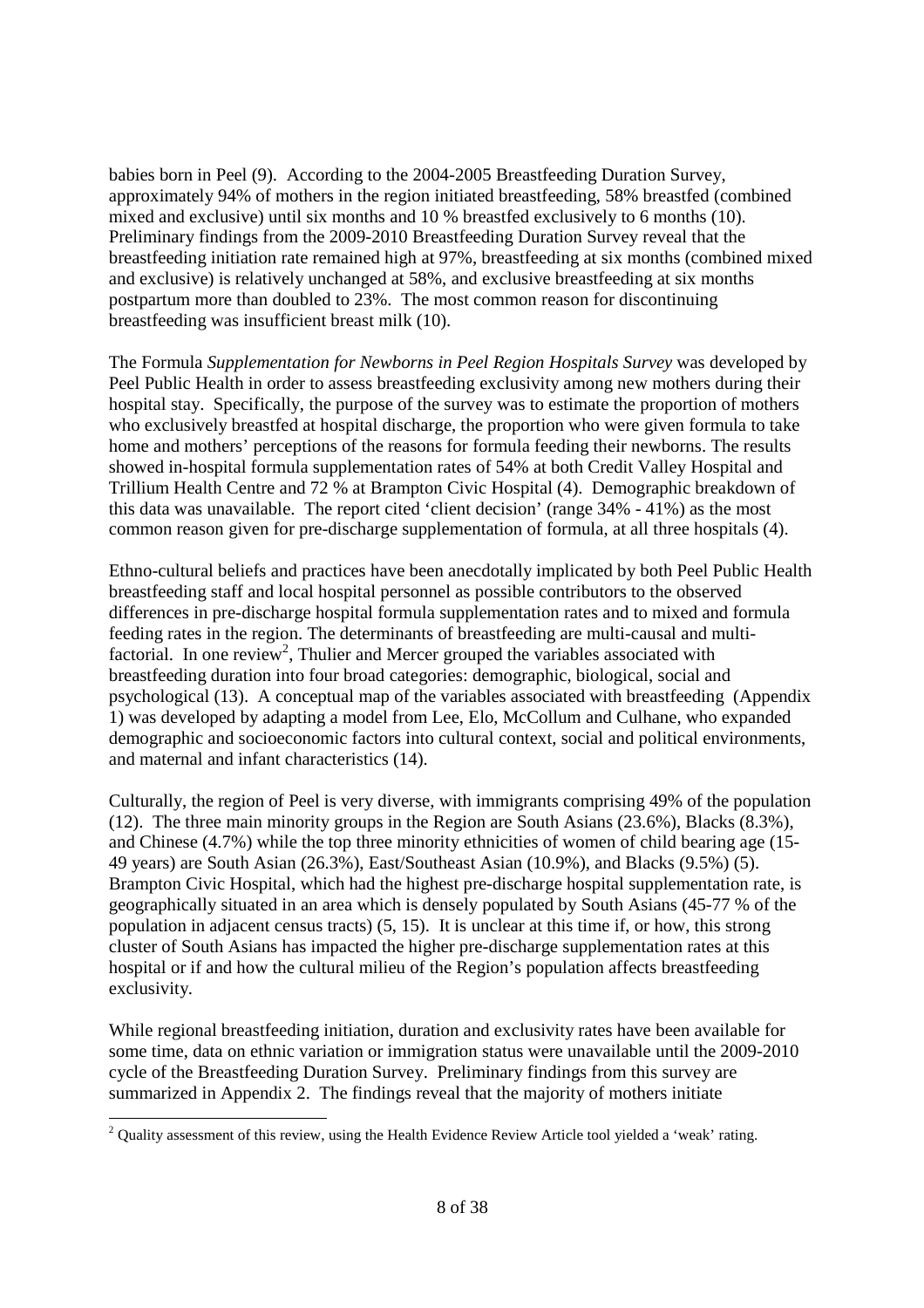breastfeeding; however mothers who reported their ethnic origin as Canadian are significantly less likely to initiate breastfeeding than mothers who are recent immigrants (less than 5 years) (96% versus 100%) (3). Recent immigrants are also significantly more likely to report breastfeeding at six months than non-immigrant mothers (66% versus 53%), with the percentage declining as length of time in Canada increased (3). There were no significant differences in breastfeeding initiation, duration and exclusivity rates between South Asian and non-South Asian women  $(3)$ .

National and/or provincial breastfeeding initiation, duration and exclusivity rates specific to South Asian women living in Canada are unavailable. The 2007-2008 Canadian Community Health Survey (CCHS) provides data on various ethnic groups, specifically, that 96.2 percent of Asian women in Canada initiate breastfeeding but the survey does not provide breastfeeding duration and exclusivity data for this group (16). Additionally, this category is very broad and includes women of Korean, Filipino, Japanese, Chinese, South Asian or South East Asian backgrounds.

Globally, South Asian countries have the highest prevalence of exclusive breastfeeding. UNICEF reports that 44 percent of South Asian infants are exclusively breastfed at five months postpartum and the World Breastfeeding Trends Initiative (WBT*i*) reports exclusive breastfeeding rates of 46.5 percent in India and 37 percent in Pakistan in 2008 (17, 18). There are some indications that migration to developed countries such as Canada and the United States is associated with a reduction in breastfeeding and it is posited by some researchers that immigrant mothers may decrease breastfeeding in order to conform to perceived westernized infant feeding norms (19, 20). For example, in one study, South Asian women living in the United Kingdom had lower breastfeeding initiation and duration at four weeks when compared to Caucasian mothers (21).

As South Asians comprise the largest minority group in Peel Region, it is essential that the Family Health Division explore how cultural values, attitudes and/or beliefs among this group influence breastfeeding exclusivity and/or formula supplementation of infants. Preliminary literature searches using the Rapid Review methodology reveal a dearth of high quality evidence addressing this issue and further exploration is warranted. A descriptive qualitative approach, through a series of stakeholder consultations, was chosen to investigate and understand the role of culture in infant feeding decisions from the perspective of the local South Asian population in Peel Region. The findings from this descriptive study will be used to guide future program planning.

# **3.0 PURPOSE**

The purpose of the qualitative study was to explore and identify ethno-cultural factors that could influence breastfeeding practices among South Asian families living in the Region of Peel.

# **4.0 METHODOLOGY\_\_\_\_\_\_\_\_\_\_\_\_\_\_\_\_\_\_\_\_\_\_\_\_\_\_\_\_\_\_\_\_\_\_\_\_\_\_\_\_\_\_\_\_\_\_\_\_\_\_\_\_\_\_\_**

A qualitative, descriptive approach was used as this methodology is well suited to explore, describe and explain social and cultural phenomena and is a recognized method to inform and broaden understanding of a particular concept (22, 23). It provides a useful framework to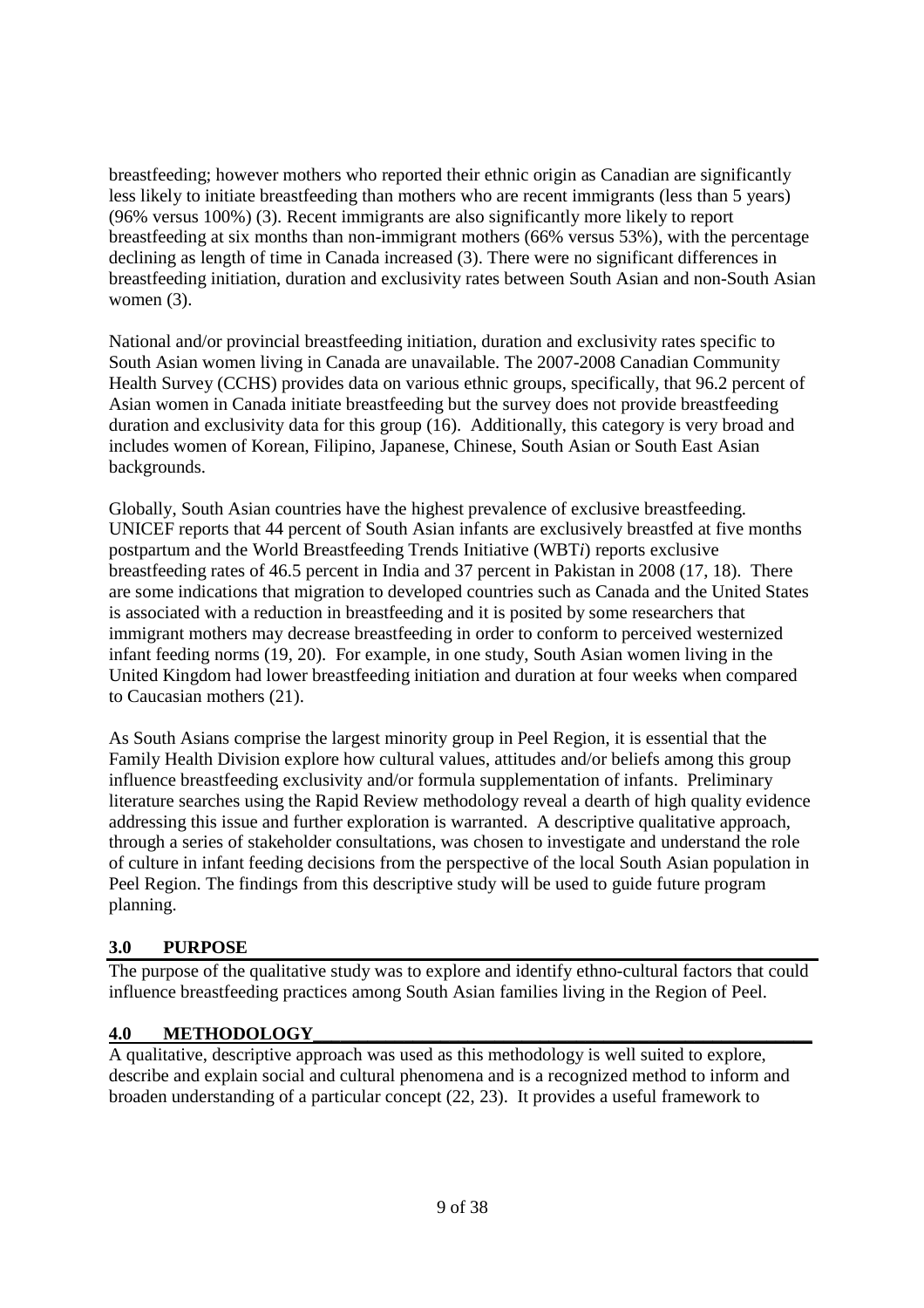examine, through a local lens, the ethnic and/or cultural factors that could influence infant feeding among the Region's South Asian population.

# **4.1 Ethics**

It was determined that the nature of this project did not warrant a formal review by the Region of Peel Public Health Ethics Committee. However, every effort was made to ensure that all dealings with interviewees and focus groups' participants were done transparently and ethically. Informed consent forms were completed and interviewees' names were excluded from the notes, recordings, transcripts, and results in order to ensure confidentiality.

# **4.2 Sampling and Recruitment**

Purposeful sampling, a process whereby individuals with specific characteristics, experience and/or knowledge germane to the research question are recruited, was used to procure participants (23). The individuals of interest to this study were South Asian new mothers living in the region of Peel, and the professionals and peers who support them through this parenting transition, specifically through breastfeeding support.

Triangulation of the data, a technique that collects data from multiple sources, and/or using multiple data collection strategies was used to increase the rigour of the study design and the validity of the research findings. Data sources (Appendix 3) were recruited for a series of interviews and focus groups and included South Asian breastfeeding and prenatal mothers, breastfeeding peer support volunteers and community service providers working with South Asian breastfeeding and/or prenatal mothers. Inclusion criteria for the interviews and focus groups are outlined in the table below:

|                      | <b>Inclusion Criteria</b>                                                   |  |  |  |
|----------------------|-----------------------------------------------------------------------------|--|--|--|
| Interviews #1        | South Asian mothers living in Peel and who are exclusively or partially     |  |  |  |
|                      | breastfeeding                                                               |  |  |  |
| Interviews #2        | South Asian mothers who provide voluntary breastfeeding support to          |  |  |  |
|                      | breastfeeding South Asian women                                             |  |  |  |
| Focus Groups $1 & 2$ | Prenatal or early postnatal South Asian women living in Peel                |  |  |  |
| Focus Group 3        | South Asian mothers with older children living in Peel                      |  |  |  |
| Focus Group 4        | Lactation consultants who work with South Asian mothers in a local hospital |  |  |  |
|                      | setting                                                                     |  |  |  |
| Focus Group 5        | Service providers who work with pregnant and/or breastfeeding South Asian   |  |  |  |
|                      | mothers                                                                     |  |  |  |

#### Table 1: Inclusion Criteria

Consultations with the Peel Public Health Breastfeeding staff led to the conclusion that it would be extremely challenging to recruit South Asian mothers due to the demands of caring for their newborns, recovery from the birthing process and the cultural requirement to limit leaving the home shortly after childbirth. It was therefore decided to recruit eligible South Asian mothers who were attending existing Peel Public Health services and programs, such as the Breastfeeding Clinics, Prenatal Classes and/or the Healthy Start Programs.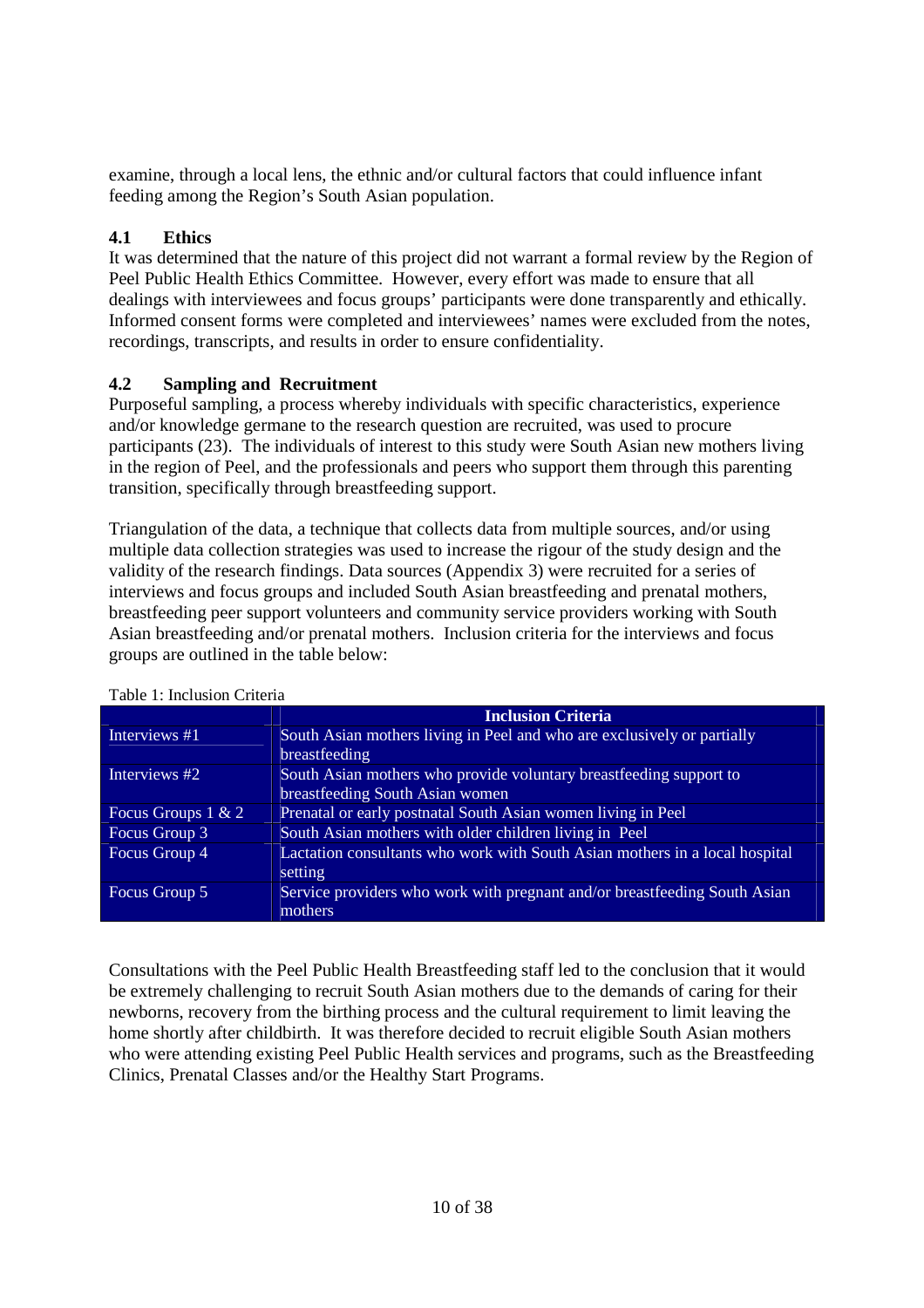Precise targets were not set for the ideal number of interviews and focus groups. Instead the principle of saturation, the point where no new theme emerges was used to determine the need for more interviews (22).

# **4.3 Data Collection Methods**

Semi-structured interviews and focus groups of approximately 45 minutes to an hour were chosen as the data collection methods. Fifteen interviews and five focus groups with a total of 55 participants, were conducted. A breakdown of the participants is shown in Tables 2 and 3 below. The purpose of the interviews and focus groups was to gain a better understanding of the cultural and traditional beliefs and values among South Asian mothers on the subject of feeding their babies. Questions focused on feeding practices during the newborn transition and the first few months of life and factors surrounding the decision-making to breastfeed and/or formula feed.

| Table 2: Interview Recruits                       |                                   |                   |  |  |  |
|---------------------------------------------------|-----------------------------------|-------------------|--|--|--|
| <b>Participating Organizations and/or Service</b> | <b>Participant Type</b>           | # of Interviewees |  |  |  |
| Peel Public Health - Breastfeeding Clinic         | South Asian new mothers           | 10                |  |  |  |
| Peel Public Health - Breastfeeding Companion      | <b>Breastfeeding Peer Support</b> |                   |  |  |  |
| Program                                           | <b>Volunteers</b>                 |                   |  |  |  |
| <b>Total Interviewees</b>                         | 15                                |                   |  |  |  |

 $T = T \cdot T \cdot T$ 

| <b>Participating Organizations and/or</b>   | <b>Participant Type</b>                 | $#$ of              |
|---------------------------------------------|-----------------------------------------|---------------------|
| <b>Service</b>                              |                                         | <b>Participants</b> |
| Peel Public Health - Healthy Start, Chelsea | South Asian women in prenatal or early  | 19                  |
| <b>Gardens Site</b>                         | postnatal stages                        |                     |
| Peel Public Health - Healthy Start, Malton  | South Asian women in prenatal or early  | 17                  |
| <b>Site</b>                                 | postnatal stages                        |                     |
| Punjabi Community Health Services (PCHS)    | South Asian mothers with older children | 12                  |
| <b>Malton Neighbourhood Services</b>        | Service providers working with prenatal | 5                   |
|                                             | and/or postnatal South Asian women      |                     |
| <b>Brampton Civic Hospital</b>              | <b>Lactation consultants</b>            | $\overline{2}$      |
| <b>Total Focus Group Participants</b>       |                                         | 55                  |

Table 3: Focus Groups Recruits

Consultations with Peel Public Health breastfeeding team staff identified perceived cultural factors that influence infant feeding among South Asian clients. This information was used to develop the interview guides, questions and probes. The questions were kept open-ended in order to allow for in-depth exploration of the concepts, but specific probes were used to generate discussion as needed. The same interview guides were used for all interviews and focus groups to maintain consistency. (Refer to Appendix 4 A-D for Interview Guides.)

Interviews and focus groups were conducted in English but translation was provided by service providers at one focus group and by the participants' partners in two client interviews. All participants, except service providers, were offered a chance to win one of three \$100.00 gift certificates from a local mall as an incentive.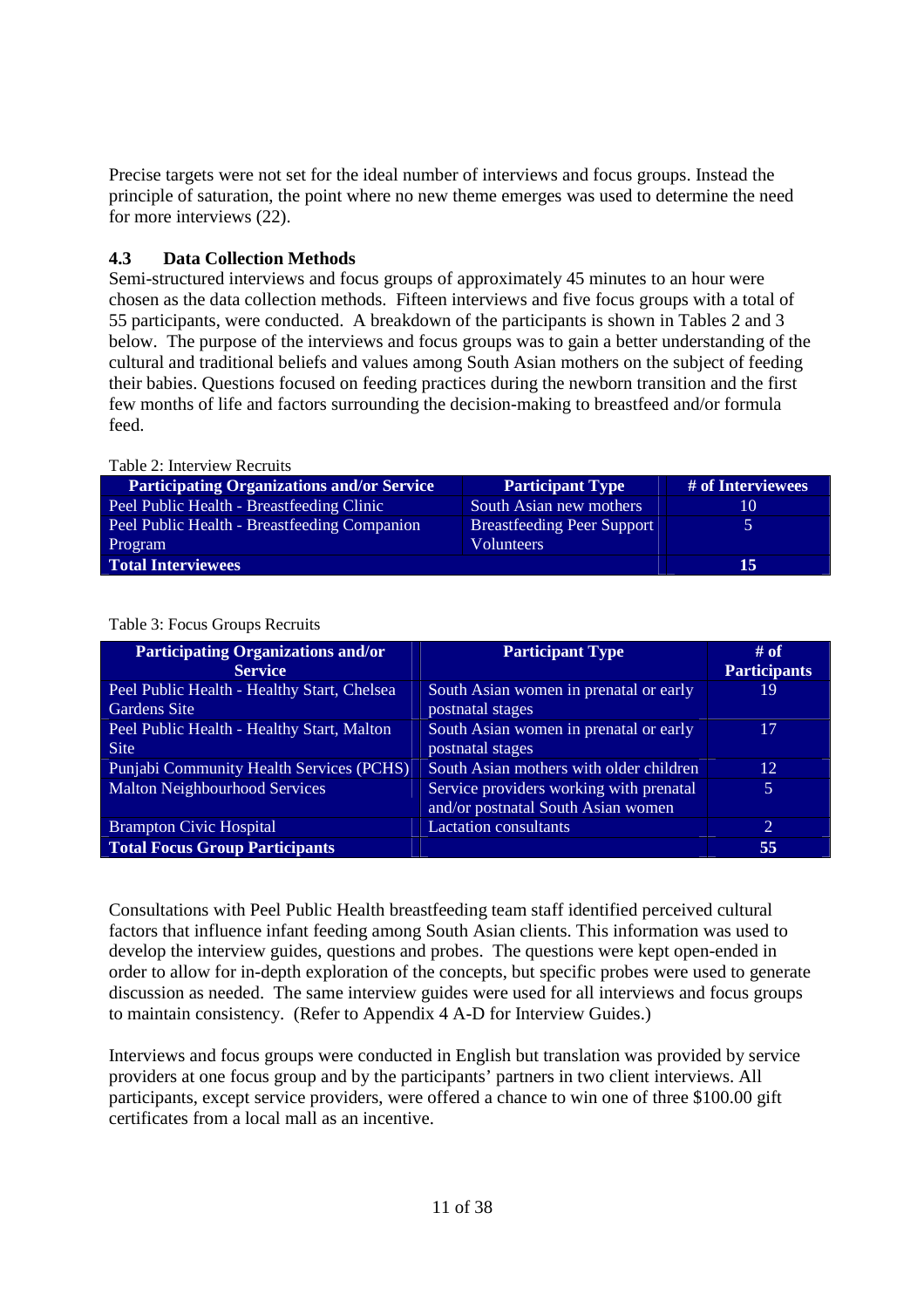Consultations with such a wide cross section of South Asian parents and service providers, using two qualitative approaches to gathering data, allowed for triangulation of the data, thereby increasing the quality and credibility of the findings. It also provided insight from multiple perspectives and ultimately added richness to the data.

# **4.4 Data Analysis**

Data saturation, the point where no new theme emerges, was evident approximately half-way through the data collection process (22). Data analysis was conducted using the inductive analytical process. Commonly used in qualitative research, inductive analysis uses the collected data to create, test and generate themes to understand and interpret the data (24). The specific method used in this case was thematic analysis. The interview transcripts and summaries were read through to gain an overall understanding. Next, they were re-read and codes were assigned to key ideas and concepts. Next, the coded ideas were grouped together to identify categories, which were finally grouped into emerging themes and sub-themes. The findings are discussed in detail in Section 6.

# **5.0 DEMOGRAPHICS**

# **Breastfeeding Clinic Interviewees**

Basic demographic data was collected only from the interviewees recruited through the Breastfeeding Clinics. Information included cultural background, age of baby, age of mother, mothers' birth place and, if born outside Canada, the length of time living in Canada. Of the ten interviewees, five self-identified as Punjabi, two Pakistani, one Indian, and two Sri Lankan. Six individuals reported religious affiliation which included Sikh (4), Muslim (1) and Hindu (1). Eight of the interviewees were born outside of Canada. Of these, one lived in Canada less than 6 months, one six months to 1 year, one 1-3 years, one 3-5 years, and four more than 5 years.

Mothers' ages were reported as follows: two between 20-25 years, three between 25-30 years and five between 30 to 35 years. All babies were less than a month old.

# **6.0 FINDINGS**

Across participants, it emerged that breastfeeding is highly valued, supported and encouraged within the South Asian population. However, participants also indicated that the practice of formula feeding is increasing and that it is often considered a viable alternative or addition to breastfeeding. Formula supplementation within the first few days after birth evolved as another key theme, and appears to be influenced by the high cultural value and respect for the medical profession, compounded by inconsistent in-hospital breastfeeding messages and supports, and the distribution of formula samples by hospital and health care professionals. Other cultural factors which impact this shift include post delivery care for mothers and resting periods, misconceptions about colostrum and breast milk supply, and the influence of mothers-in-law.

# **6.1 Breastfeeding is Highly Valued**

The most common and recurring theme which emerged during the consultations was that breastfeeding is highly valued within the South Asian community both in their country of origin and here in the region of Peel. Participants indicated that "back home in India", breastfeeding is the norm. Some referenced a common Punjabi saying or joke, which asked if you were breastfed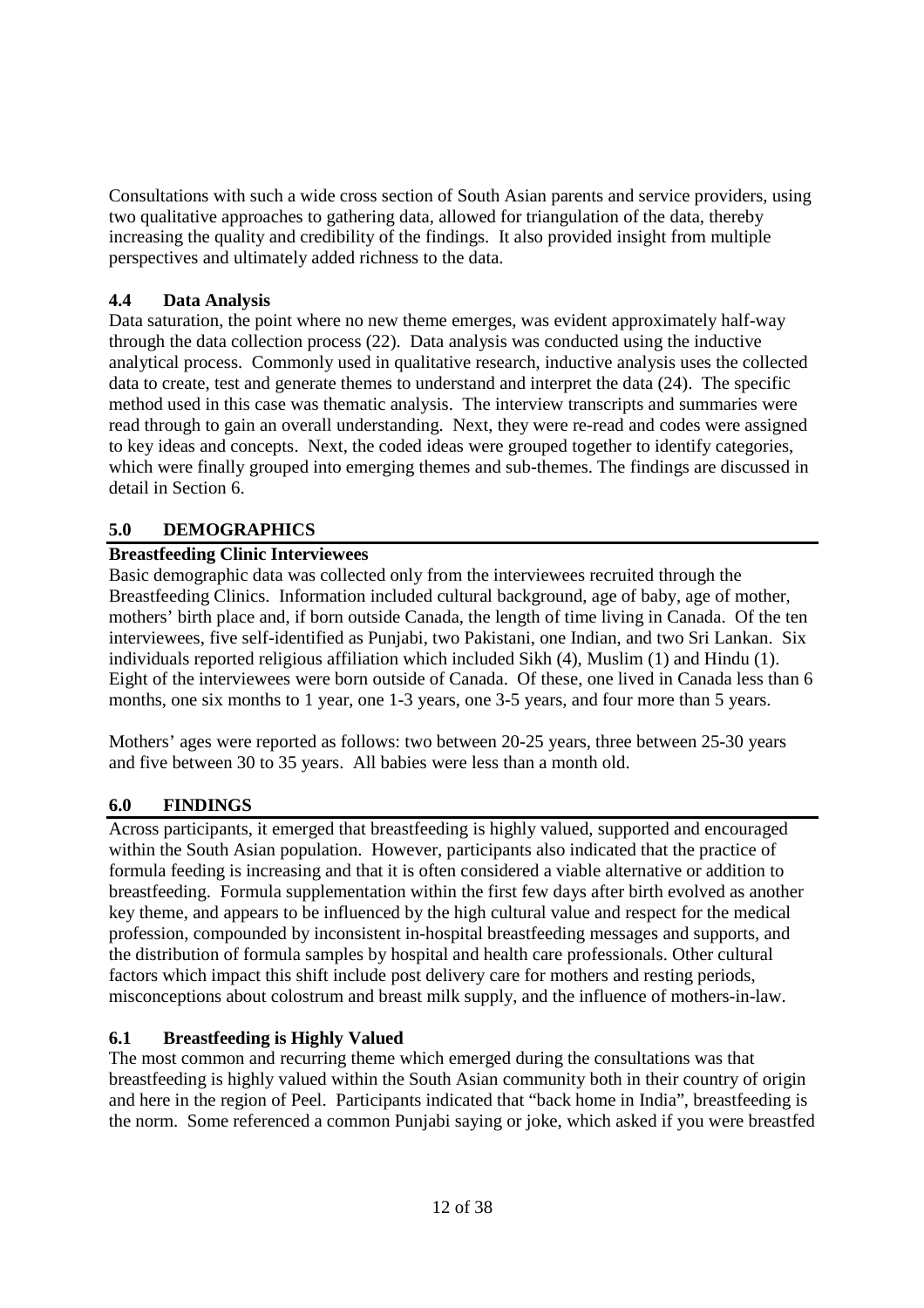by your mother, which implies strength and vigor in an adult. Many considered it "a gift from God" or "nature's way" for the feeding of infants. Participants stated that breast milk is believed to be the best food for infants and many indicated that it was their preferred choice for infant feeding. They also reported that they were encouraged by their extended family members to breastfeed their babies.

Although the perceived benefits of breastfeeding were not explicitly explored, focus group participants described breast milk as nutritious, easy to digest and containing antibodies that are essential to the development of an infant's healthy immune system. Some participants also described breastfeeding as symbolic of the bonding between a mother and her baby. In the words of one mother, "it promotes love between mother and child and builds the relationship between [them]."

The value placed on breastfeeding is evident in the degree to which breastfeeding is promoted within families. Participants described extended family members as being supportive of breastfeeding and encouraging them to breastfeed. This is true even when formula is being used as a supplement.

#### **6.1.1 Special Foods Increase Breast Milk**

The cultural belief about the importance of breastfeeding is demonstrated by the strong emphasis placed on special foods that mothers are encouraged to eat to support breastfeeding. Participants discussed a variety of different foods and drinks which are believed to increase their supply of breast milk. The most common belief discussed is that drinking a lot of milk will help the new mother to produce more breast milk. Variations of this include drinking malted milk and boiled water with fennel seeds. As one breastfeeding mother explained:

*I wasn't drinking milk because I'm not fond of milk…. When he was born, I tried to pump the milk on the second or third day. The milk is not coming; it was coming just like drops…. So I said to mom, 'Mom the milk is not coming' and she said, 'You are not drinking milk, how's it going to come?' So I started drinking milk two times a day and the breast milk is coming. So I don't know if it is true or not, but the milk is coming and it applies on me.*  Breastfeeding mother

#### **6.1.2 Breastfeeding Duration**

Participants reported that long durations of breastfeeding are prevalent in their culture. Traditionally, breastfeeding continues for lengthy periods of time and it is not unusual for mothers in India to breastfeed a child until he or she is ready to start school. Many individuals stated that they were encouraged to breastfeed for up to two years and more and that this is a common practice among South Asians living in Canada. Those of Muslim faith believed that breastfeeding should continue for two years but not beyond. One lactation consultant also noted that, in her experience, when breastfeeding is chosen in the South Asian community, duration is longer relative to women of other ethnic origins. She states:

*Yet (with) these women, it is usually the South Asian women, who breastfeed longer. They breastfeed into year one, two and three. They usually breastfeed longer when they do breastfeed…* 

Lactation consultant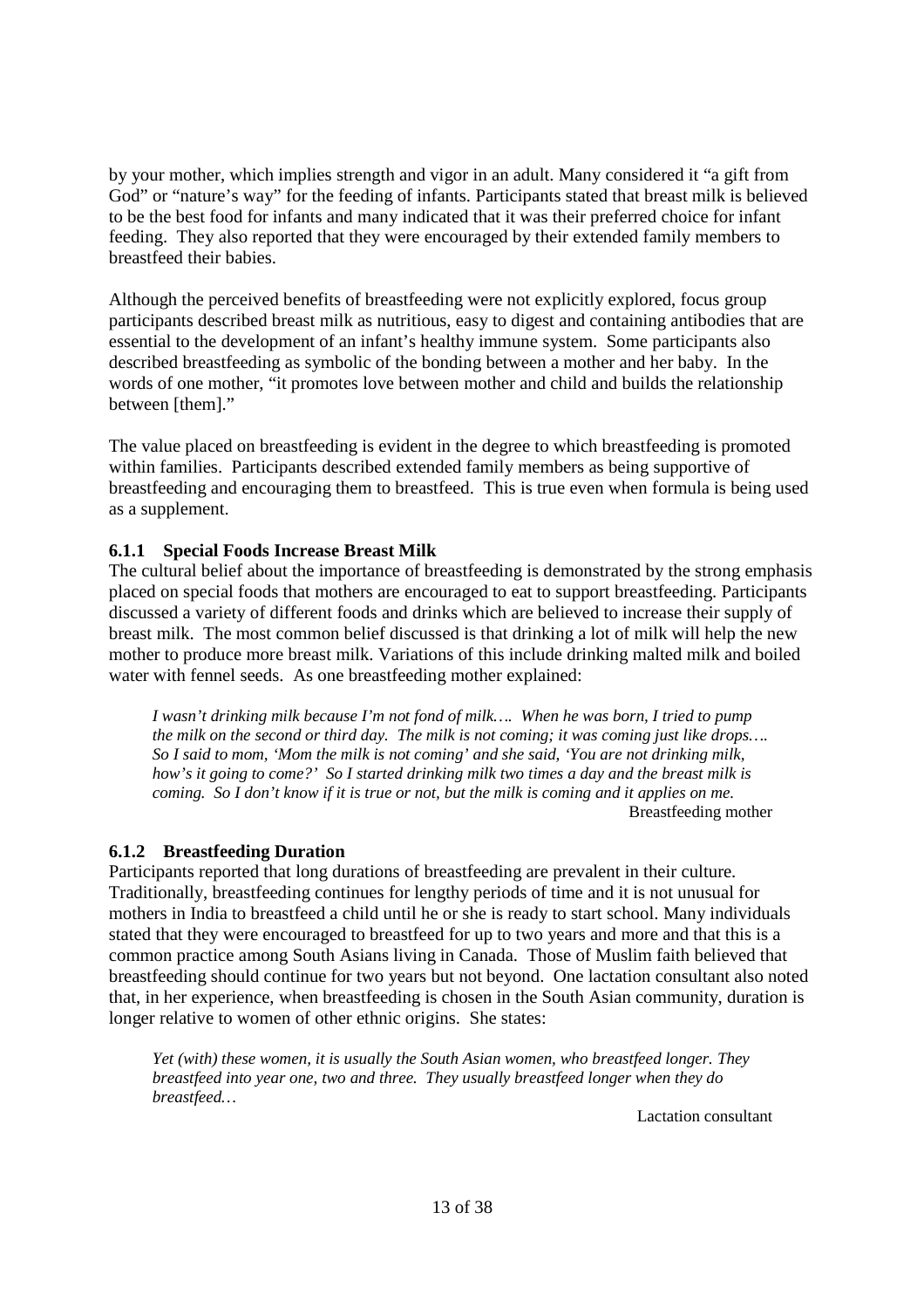#### **6.2 Cultural Shift towards Mixed Feeding**

Although breastfeeding is highly valued, formula supplementation is very prevalent. Key informants discussed a paradigm shift towards formula feeding in India, especially in urban centres, and identified the marketing and advertising of formula as a key factor driving this change. This has resulted in the perception by many that formula feeding is the modern, westernized approach to infant feeding and therefore a superior choice. The image of the modern mother as one who provides formula to her baby is described here:

*… Now that it [India] is more modernized, formula is being promoted. From the commercials that I have seen… you are more of a modern mom if you are not breastfeeding. You are more of the hip kind of gal to be formula feeding. Babies that are formula fed are healthier. That is the perception that young girls are getting in India with the formula ads.*  Breastfeeding peer support volunteer

Participants believed that this trend to formula feed infants is prevalent among the local South Asian population in Peel, particularly among newer immigrants. They suggest that it is precipitated by the perception that formula feeding is the 'Canadian' way.

*A lot of the new immigrants… want to be more Canadian and want to feed their babies like Canadians….. A lot of them think that the Canadian culture is to bottle feed your baby.*  Breastfeeding peer support volunteer

Among new immigrants, the practice of formula feeding may be mediated by the proximity of family members, close relationships with family members in the country of origin and may reflect an urban-rural disparity. It was suggested that individuals from the cities have increased exposure to formula companies' marketing techniques and were more susceptible to the messages. They were therefore more likely to opt to formula feed relative to individuals from rural areas who tend to be more traditional and choose to breastfeed more often.

*I do believe that this is true for newer immigrants here in Canada. But it depends on where they are from. If you are from the smaller villages and rural areas there is more of the tendency to breastfeed, but if you are from the bigger cities, if you don't breastfeed there is that belief that it is okay; formula is just as good.* 

Breastfeeding peer support volunteer

#### **6.3 Early Introduction of Formula Feeding**

Early introduction of formula, particularly during the first three to five days immediately after birth, appears to be a common occurrence. Eight out of the ten participants (who were breastfeeding at the time of the study) spoke to this issue and of these, six indicated that even though they valued breastfeeding, they had supplemented with formula in the hospital. This supports previous findings by Peel Public Health that there are high rates of formula supplementation during hospitalization for childbirth in Peel (4).

The most common reason cited for early supplementation of formula was the perception that the mother had insufficient breast milk to meet the needs of the baby in the early postpartum period. Some participants described the amounts of breast milk that are produced as "just a few drops." One mentioned frustration when she tried to pump her breast milk but only being able to express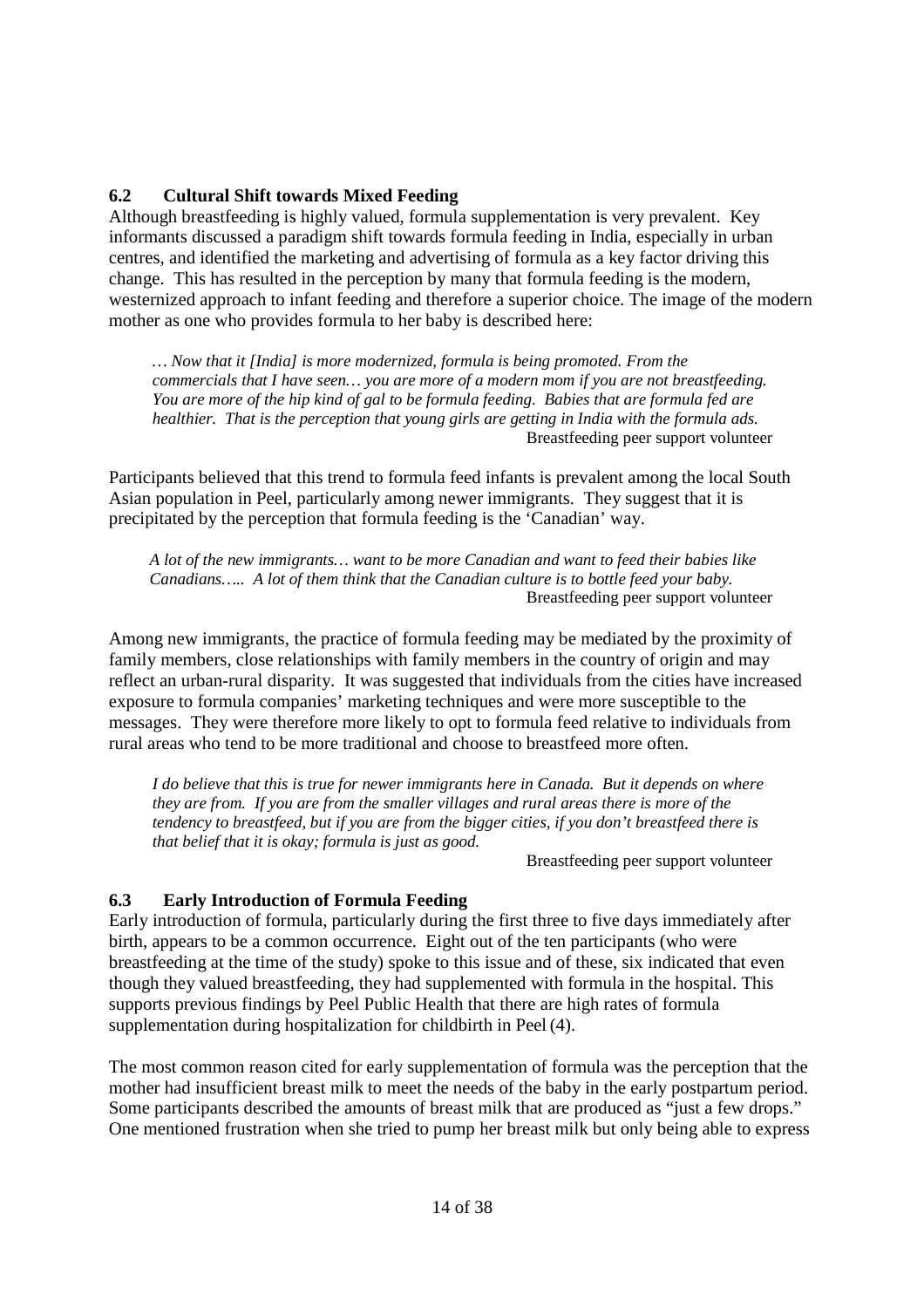a few drops. Newborn crying was also interpreted as hunger and therefore evidence of insufficient quantities of breast milk.

*We give the baby formula in the hospital. We are in the hospital for four days and the milk came on day three. The colostrum was not enough.* 

Breastfeeding mother *Yes, I gave my baby formula twice. The first time in the hospital, right after he was born. I had a C-section. We were worried he was not getting enough milk.* 

*We gave [the baby] powdered milk when we came home from the hospital. We gave it to him before we came to the Breastfeeding Clinic. At home, he was not sleeping, he was crying too much….* 

Breastfeeding mother

#### **6.3.1 Beliefs about Colostrum**

Beliefs about the value of colostrum were probed during the consultations in order to assess if, and to what extent, these beliefs might be implicated in the early formula supplementation of infants. The feedback was mixed. Interviewees recruited from the Breastfeeding Clinic and the Healthy Start programs indicated that they believed that colostrum was healthy and good for the baby, and that the cultural practice was to put the baby to the breast immediately. There is a possibility that these responses were a reflection of the education they received at the programs as opposed to cultural beliefs. Other participants indicated that, in the past, in India, colostrum was believed to be "dirty milk," and the custom was to discard it. One older participant referred to it as "poison" and stated that the custom is to avoid putting newborns to the breast during the first two or three days in order to prevent the ingestion of colostrum. Cow's milk and/or glucose water was often given as an alternative. Some participants indicated that the belief that colostrum is unhealthy for the baby is still quite prevalent among many South Asians living in Canada and may be partly responsible for the high rates of formula supplementation in Peel hospitals. They suggested that South Asian women may be too embarrassed to, or are unable to articulate these beliefs openly and explicitly with hospital or public health personnel.

One lactation consultant shared her experience and perspective:

*They are not telling me directly; their emotions are. The first couple of days, they keep saying 'no milk, no milk' and they feel that in a couple of days, when they go home they will breastfeed. No-one actually told me, but I know through reading that they feel that during the first couple of days that the colostrum is not good for the baby…* 

Lactation consultant

#### **6.4 Deferring to Health Care Professionals**

Another salient theme that emerged is that health care professionals are respected and held in high esteem among this population. South Asian patients have a tendency to place a high value on the advice and instructions provided by doctors and nurses. The assumption is that medical professionals are correct and many parents will follow their advice without question. For instance, if physicians or nurses suggest formula feeding or supplementation, many South Asian families will not challenge this position. This may be especially true for newer immigrants.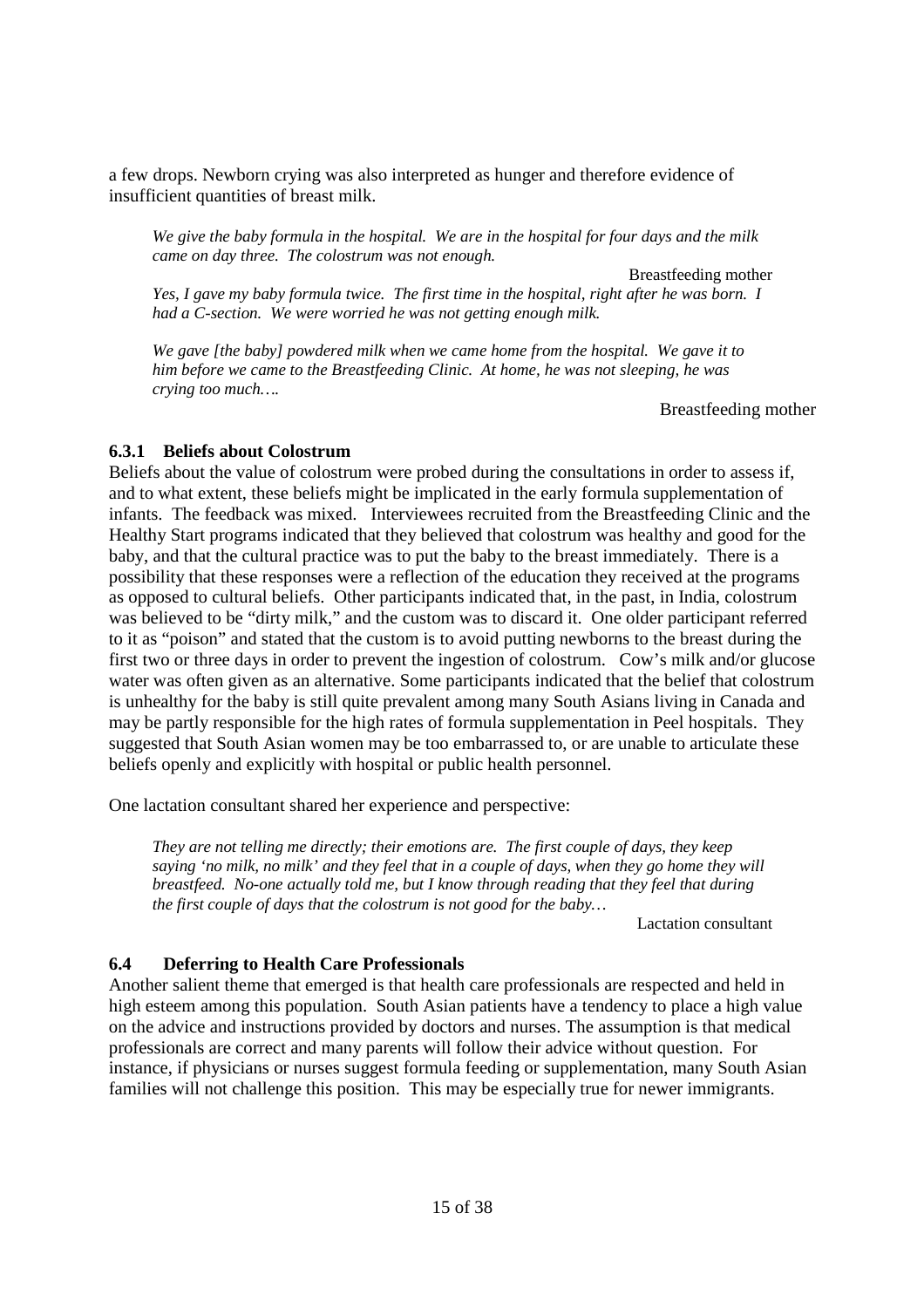*In our culture, a lot of emphasis is placed on whatever the doctors say you should do and the nurses and other health professionals as well. Especially for new immigrants; physicians are seen as a person of authority and they may not push back even if they want to breastfeed. It depends on how informed they are, if they are informed [they] might push back. Not formal education, but more prenatal education and education about breastfeeding.*  Breastfeeding mother

This strong respect for the medical profession may make South Asian families more susceptible to formula companies' promotional messages when displayed in medical offices.

*… Another reason is the huge formula ads and displays in the doctors' offices. I think these are brain-washing techniques used by marketing companies that tells moms that formula is just as good as breast milk.* 

Breastfeeding peer support volunteer

# **6.4.1 Hospital Practices**

Participants described inconsistent messaging about infant feeding from hospital nurses. They suggested that nurses who are pro-breastfeeding will actively promote, encourage and support them in breastfeeding, while many others will recommend giving formula. "They bring their own cultural nuances and understanding to this issue," stated one breastfeeding peer support volunteer.

*A lot of times it is the message you receive at the hospital and it switches with the nurses. It is such a mixed message that you get. Some of them really push breastfeeding but others come back and say that you have this issue going on, and the baby needs to be fed, so here you go, here's the formula. And you are a new parent… you are literally laying your trust in them and looking for their lead.* 

Service provider

Several participants described personal experiences where the nurse gave the baby a bottle, without their permission, and when it was not their intention to formula feed their infants. Two mothers stated that the nurse formula-fed their babies, after cesarean deliveries, without permission, while they were still groggy and sleepy. One of these mothers stated that she experienced this with both of her children. Some breastfeeding peer support volunteers indicated that, based on conversations with their clients, this is not an uncommon occurrence.

*A few of my clients, they were actually really upset. One of them, she tried to breastfeed and eventually the nurse just came and gave the baby the bottle. You have to remember that the nurse is an authority figure and giving a bottle, she [the mother] will just think it is OK, instead of saying let's try the breast or… another technique.* 

Breastfeeding peer support volunteer

Other mothers who cited insufficient milk as their reason for formula supplementation in the hospitals stated that their decisions were based on the recommendations of hospital nurses.

Another perspective, shared by a hospital lactation consultant, is that many South Asian mothers were reticent to breastfeed in the hospital, choosing instead to wait until they get to their homes, to initiate breastfeeding. A possible explanation is that the hospital may be viewed as a public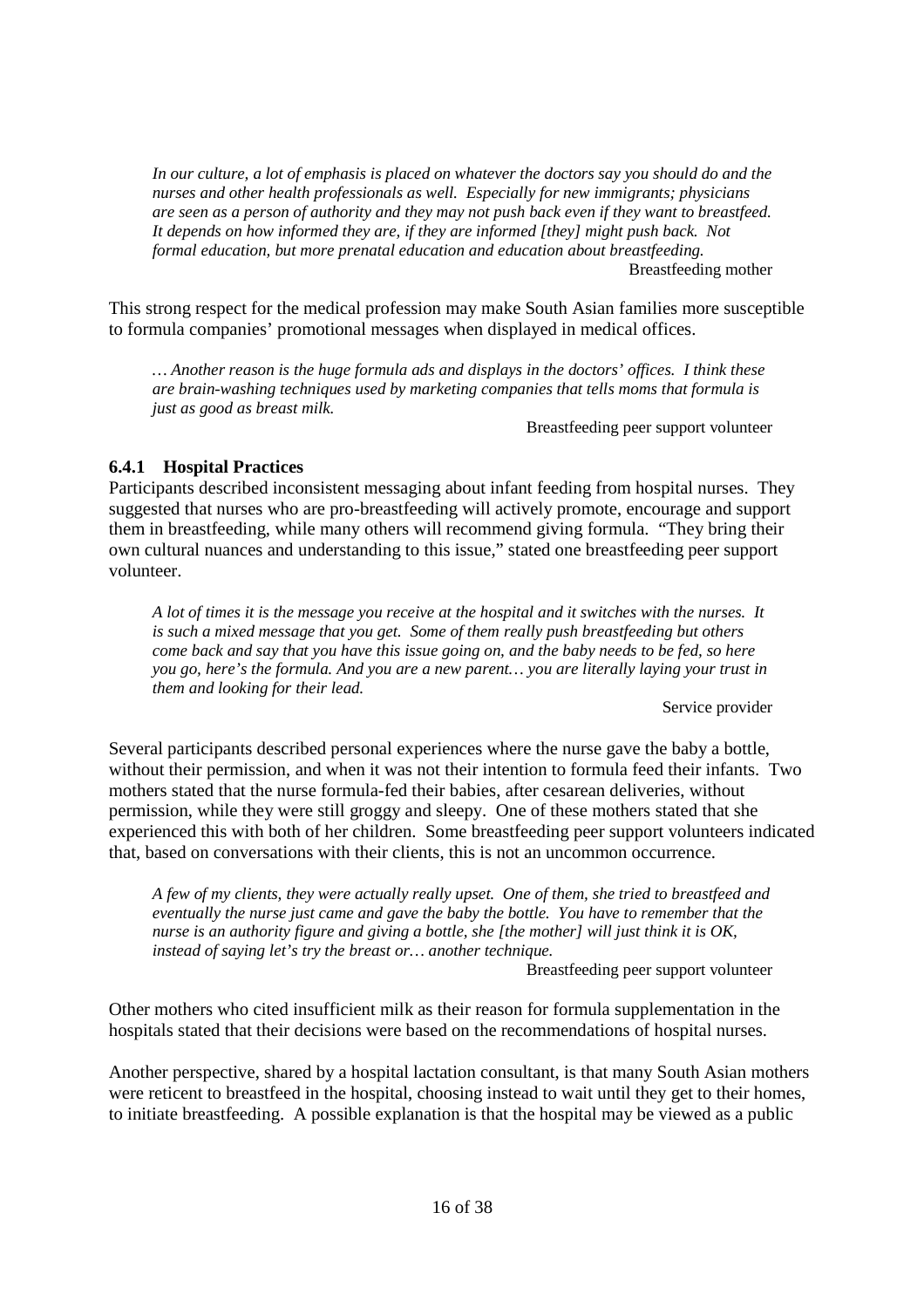environment for these women. (Please refer to section 6.7 – Discomfort with Public Breastfeeding). According to this key informant, hospital policy is that parents must feed their babies before discharge, and therefore, under these circumstances, the nurses have no option but to suggest formula feeding.

# **6.4.2 Free Formula Samples**

Some participants believed that the distribution of free samples of formula in the hospitals or physicians' offices normalizes formula feeding and may increase formula feeding or supplementation.

*Mothers will give the babies formula if they are given free samples in the hospitals.*  Breastfeeding mother

*Seeing it [formula supplements] in the hospitals and doctors' offices reinforces it. A lot of folks, when they come from India, when they see an authority figure doing something, to them it is right.* 

Breastfeeding peer support volunteer

# **6.5 Maternal Care after Childbirth**

Another theme that emerged is that maternal care after birth is especially important in the South Asian culture. The birthing process is believed to be very traumatic to the new mother and it is believed that she needs plenty of care, support, rest, and special healing foods to facilitate speedy and optimal recovery.

#### **6.5.1 Resting**

Traditionally, specific periods of rest are recommended for women after childbirth during which they are required to stay indoors and refrain from strenuous activities. Participants described this as "healing time" for the new mother, a time devoted to her recovery from the trauma of giving birth. Many described it as protective of both maternal and child health. In the strictest sense, mothers spend the bulk of the time in bed and even television watching and computer use is restricted. However, participants indicated that the practice is somewhat flexible and the degree to which mothers observe this custom often depends on the individual family. Some variation in the duration of the rest period was reported by interviewees and key informants, with periods ranging from 15 days to eight weeks. However, the most commonly cited period was 45 days.

*It is very important in the culture to take good care of the new moms and allow her to rest….*  Breastfeeding peer support volunteer

*Resting is a very big part of the culture. When you have a child you are not supposed to leave the house for about eight weeks. You are not supposed to leave the house, except for doctor's appointments. It depends on your own beliefs if you follow. It is more the individual, but it is a cultural thing to not go out. …The belief is that mothers will get up and do too much, too soon, and they need that time to recover from the birthing process.*  Breastfeeding peer support volunteer

#### **6.5.2 Rest Periods and Formula Supplementation**

There were mixed responses as to whether periods of rest contributed to formula feeding of infants. Some participants indicated that the practice encouraged breastfeeding while others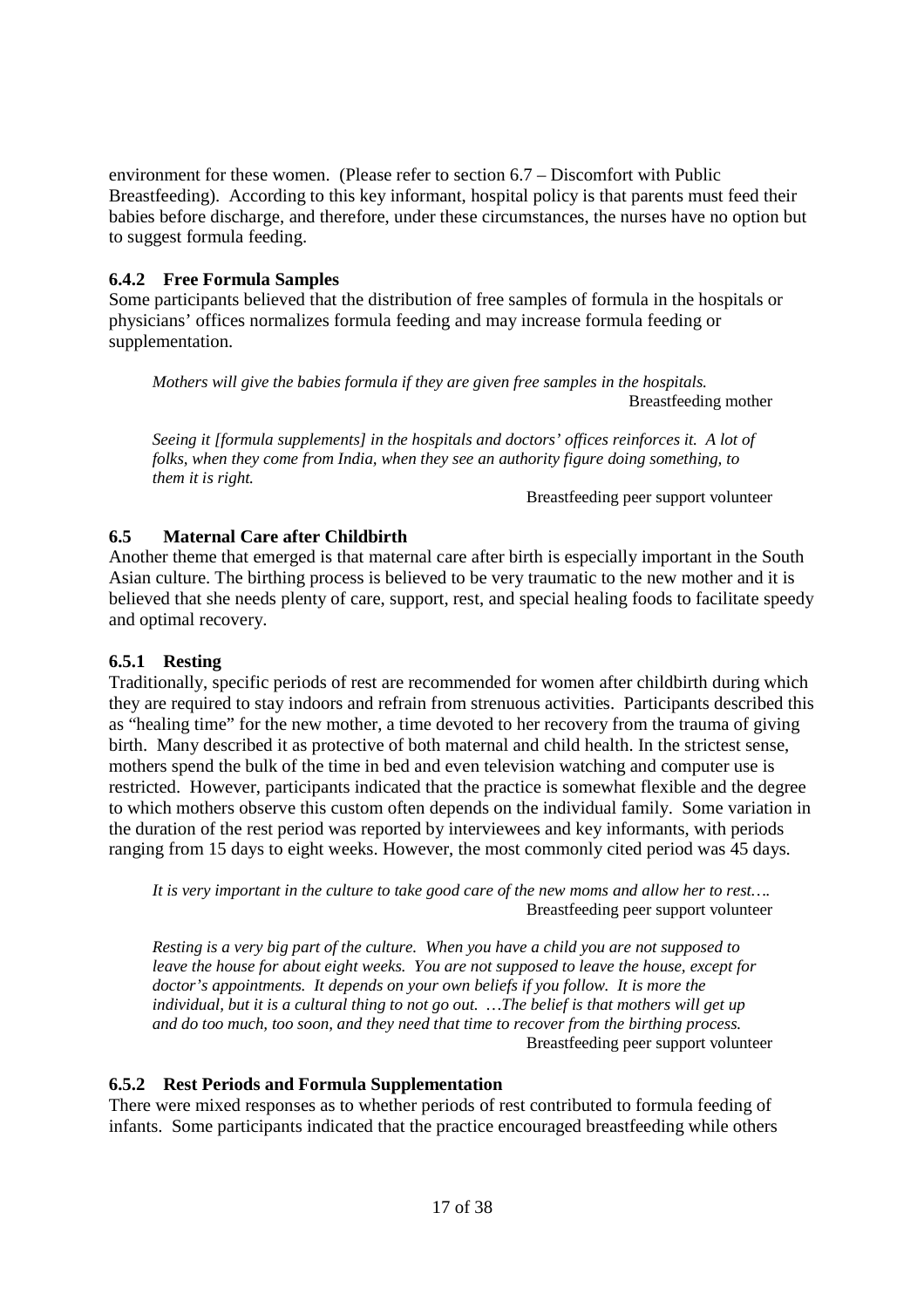disagreed with this position. Participants stated that in India, the practice tended to support breastfeeding, as the extended family would be available to assist with household chores and caring for other children, so that the mother can focus on caring for herself and her newborn baby. Participants believed that while the principle of the 'rest period' is still widely upheld locally, the actual practice varies considerably depending on the family's personal beliefs, the amount of family support available to the mother, and the family's financial circumstances. They indicated that the pace and demand of the Canadian lifestyle may limit the extent to which this cultural belief is practiced.

*Back home, the first 40 days you just take care of yourself and the baby. You don't cook or do normal duties. This rest period would encourage breastfeeding because that is all the mother has to focus on. The grandparents would stay for at least six months and help out with other children.* 

Service provider

Some participants also described their own personal experience with the rest period as supportive of breastfeeding. They stated that they can devote more time to caring for the baby and breastfeeding because they do not have to worry about normal household responsibilities during this time.

*My family, they support me, they do all the housework. They completely give me all time to just [breast] feed. I get to rest a lot and give a lot of time to the baby.* 

Breastfeeding mother

Others believed the cultural value placed on maternal care contributes to the early introduction of formula feeding. New mothers are believed to be exhausted from the labour and delivery process and require additional rest during the first few days immediately after birth. During this time, family members may feed the baby formula and this practice is likely to continue throughout the entire designated rest period. Grandmothers and extended family members may encourage formula feeding to get infants to sleep longer, especially through the night. In fact, many participants stated that night time formula supplementation is commonly used to ensure that mothers get sufficient rest.

*Family members believe that this is the time we take care of her [the mother]. We take care of her and give her rest, so we give the formula milk. This is the way they show that they are taking care of the mom. If the mother starts breastfeeding right away, it may be perceived as the family is not taking care of the mom, they are just thinking of the baby. So for this reason, they suggest mom take rest and [they] have the substitute, [they] can give the baby some formula.* 

Breastfeeding peer support volunteer

*This belief about rest could possibly contribute to giving formula….My sister-in-law, when she had her baby stayed in bed for a few weeks because my mother looked after the baby. And that was because of that cultural belief that you need to stay in bed and rest and we will look after the baby, and they were formula-fed. It may have some link to giving formula.*  Breastfeeding mother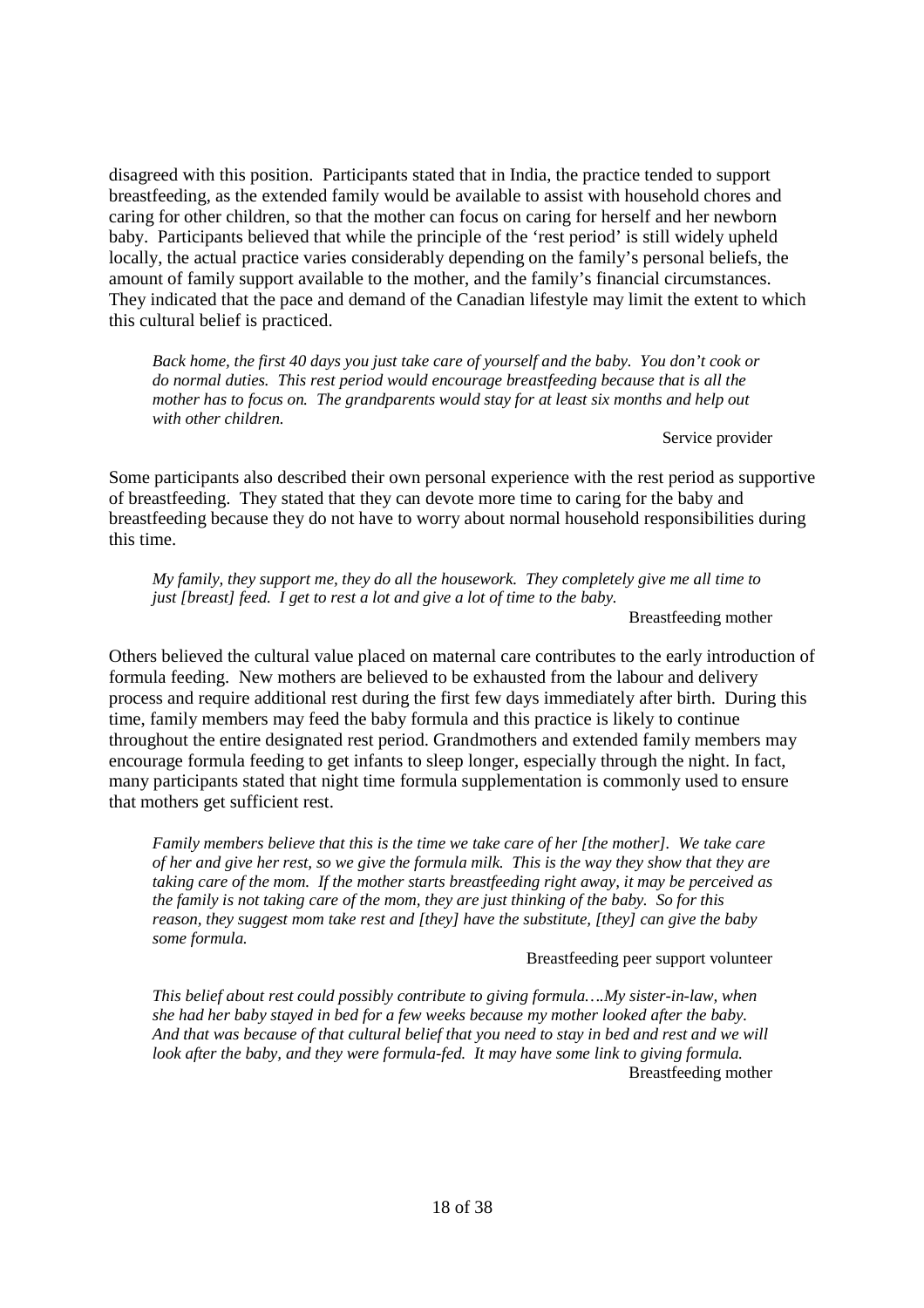# **6.5.3 Rest and Cesarean Deliveries**

Cesarean section deliveries were identified as another common factor in the early formula supplementation of infants. This type of birth is believed to be more traumatic to the mother than vaginal deliveries, and she requires prolonged rest, recovery time, and care from family members to recuperate. One service provider indicated that culturally, a cesarean section is represented more as an illness among the South Asian population, relative to other ethnic groups, and many mothers will not breastfeed immediately after this type of delivery.

*I feel they are not able to do as much, or won't do as much, relative to other populations. Sometimes they feel the C-section is an illness when it is not. A lot of times they don't start to breastfeed until they get home….* 

Lactation consultant

 *I gave formula twice. The first time in the hospital, right after he was born. I had a Csection and I was worried about him getting enough milk.* 

**Breastfeeding mother** 

#### **6.5.4 Rest Periods and Access to Services**

Medical appointments are allowed during 'rest periods'. However, many respondents believed that public health services did not fall under the category of medical appointments for many South Asian families. Interviewees from the Breastfeeding Clinic believed that accessing breast feeding clinic service was allowed, but this may be biased by their own personal values and beliefs.

*It would be a barrier. Most of my clients, I am surprised by the questions they ask. I would have thought they would know more…. They are going by what they hear [because] they can't leave the house for those two months. It really is a barrier for those mothers.*  Breastfeeding peer support volunteer

Participants suggested home visiting services to meet the needs of women who do not access the Breastfeeding Clinics during this time. Some of these indicated that it was essential for Peel Public Health to target the entire family, especially the mothers-in-law, if efforts to reach new mothers are to be successful.

#### **6.5.5 Special Foods and Recovery**

Along with the specified period of rest, new mothers are encouraged to eat a variety of special foods, which are believed to have healing properties, so that they can experience a speedy recovery. Some variation in types of foods exists, based on country of origin, region or province, and religious beliefs. However, examples included cumin seeds, clarified butter (ghee), dry brown sugar, and panjiri, an Indian sweet made with ghee, nuts, and a variety of seeds. Mothers are also advised to stay away from spicy foods that may give the baby colic.

#### **6.6 Family Influences**

Although the traditional family structure is generally patriarchal, interviewees stated that men have limited involvement in prenatal and postnatal care of mothers. While all the immediate and extended family female members get involved and offer advice and suggestions, the bulk of the responsibility is left mainly to the older women in families, usually the mothers-in-law and/or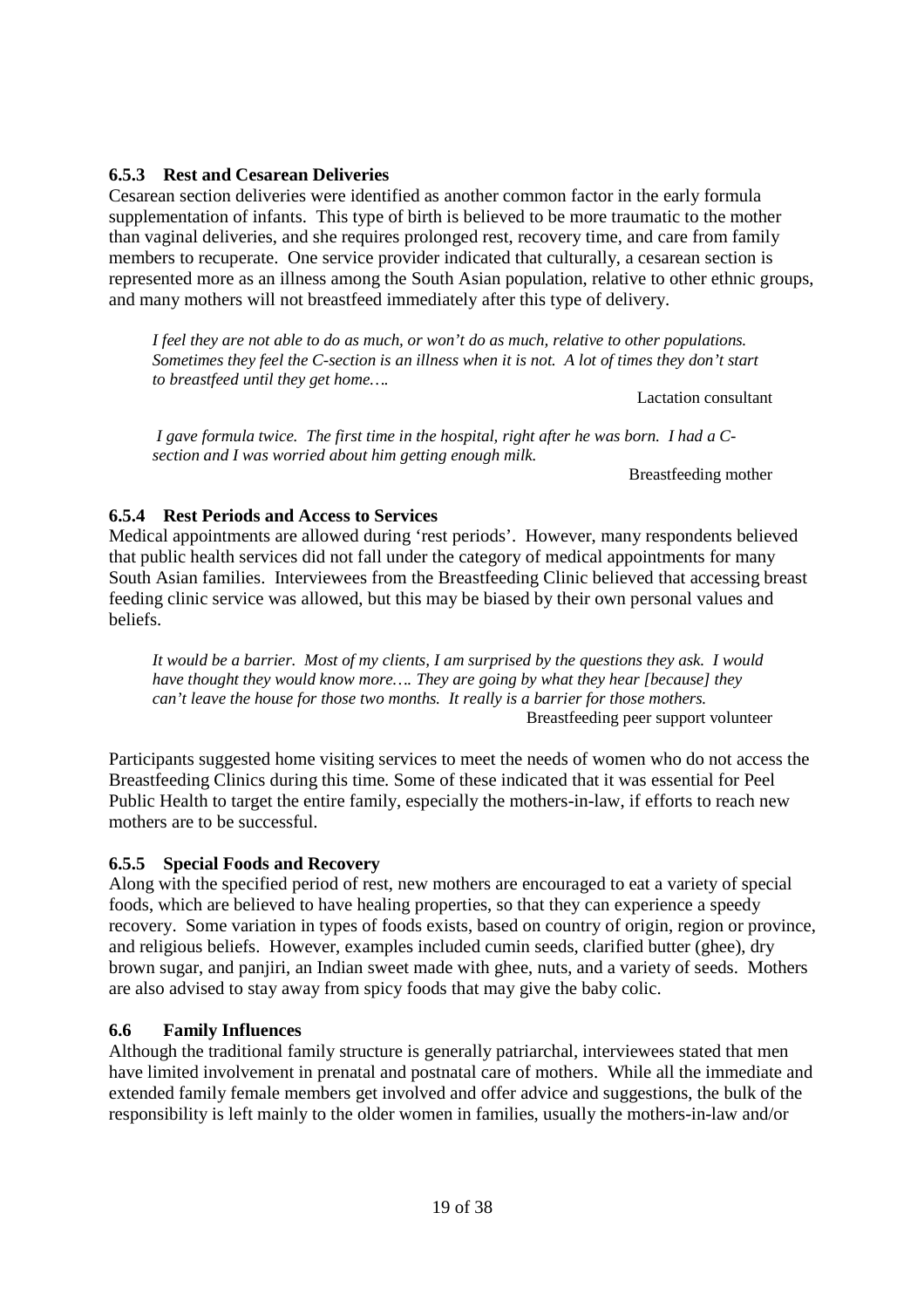older sisters-in-law from the husband's side of the family. Culturally, these family members are believed to be experienced and very capable of providing advice and guidance to mothers. Many of the mothers interviewed recognized their own lack of experience and stated that they valued and relied on the experience of these "elders" in the family.

*She [the grandmother] can tell you because she is experienced…. This is important to us; we are new parents. We have to listen to the older people [because] they know better than us.*  Breastfeeding mother

*They [the grandparents] do influence us because they are experienced. They give advice especially when the baby is not taking the breast…* 

Breastfeeding mother

*… My mother and older sister sometimes influence me. The influence on young mothers is strong sometimes. She is inexperienced and must rely on the elders who have more experience. This is common.* 

Breastfeeding peer support volunteer

Culturally, mothers-in law exert strong influence on mothers who have recently given birth. In some cases, the mothers-in-law can be strong advocates for breastfeeding, but often they push for formula supplementation. As discussed in the previous sections, they may encourage formula supplementation to ensure sufficient rest for the mother and increased sleeping time for the infant. Some mothers-in-law may "insist on giving the baby formula" if the baby is perceived to be under-weight and some find it satisfying to actually observe that quantities of formula that the baby ingests. Interviewees indicated that culturally, the 'chubby baby' is believed to be healthy and is highly valued.

*For me, the mother-in-law plays a big role. If the mother-in-law believes in breastfeeding it goes better… Often she (the mother) is living with the mother-in-law who plays a big role. Often she has no other family here.* 

Lactation consultant

*My mother-in- law, with my first baby… brought a bottle of formula to the hospital. They often pack a bottle for the hospitals. They are very curious to buy formula milk, because they can see how much the baby is taking, but with breast milk they cannot tell.*  Breastfeeding peer support volunteer

Participants also suggested that sometimes, mothers who want to exclusively breastfeed will give in to pressures from their mother-in-law and supplement with formula. In some cases, husbands will pressure their wives to follow the advice of their mothers in an effort to in an effort to limit household conflict.

Some key informants discussed experiences where mothers-in-law screen their telephone calls and do not put the call through to the new mothers. They believe it is important to target the entire family, especially the mothers-in-law, with health promotion strategies, to engage them and build their trust, if efforts to promote exclusive breastfeeding are to be successful.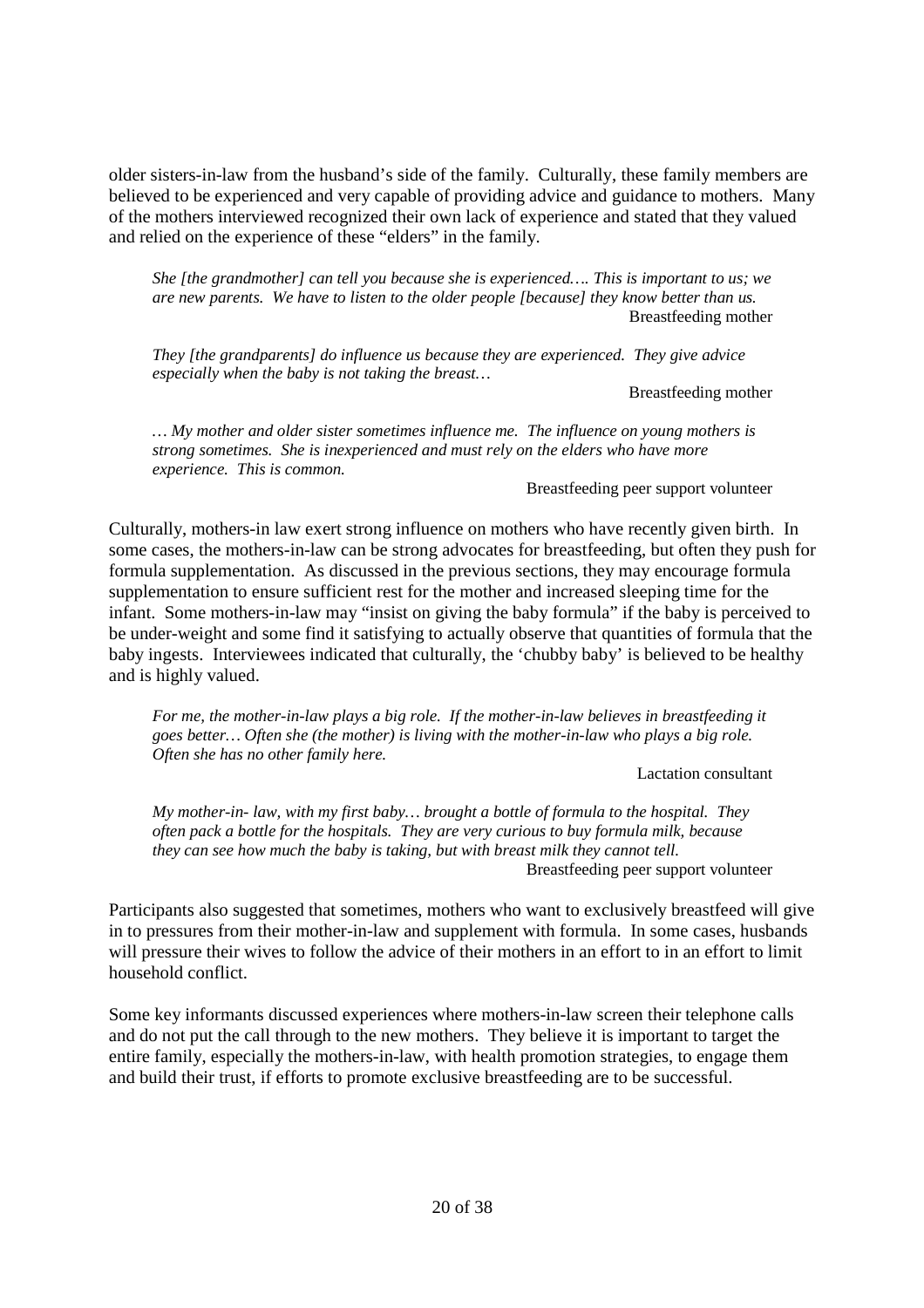#### **6.6.1 Postpartum Mood Disorders (PMD)**

A few key informants and mothers discussed ignorance or reticence to acknowledge PMD among South Asian families as a barrier to breastfeeding. They described PMD as being associated with "a lot of stigma" and therefore, open discussions about it are usually avoided. For mothers who are dealing with PMD, problems with breastfeeding further increase their anxieties and it is often easier to supplement with formula or quit breastfeeding completely.

*It [PMD] is very hushed up and extended families don't acknowledge it, and they say things are OK, we did it, and we did not have all these options that you have. There are two levels; they (mothers) have the mood disorder that they are fighting and then the anxiety [of] breastfeeding.* 

Service provider

#### **6.6.2 Prelacteals**

The use of prelacteals, foods or beverages offered to babies before breastfeeding initiation, was prevalent among families. Prelacteals offered to infants can vary widely but typically include plain or sugar water, juice, teas, and milk. In these consultations, participants described the practice as a single ceremonial act, involving placing a small amount of honey or ground dates on the infant's lips. It is usually offered by someone highly respected in the family or community and it is believed that the infant will grow up to have the characteristics of this person. Although there was some variation in the timing of this act, it is most commonly performed immediately after birth and is currently allowed by local hospitals as a sign of cultural respect. There was no indication that the offering of prelacteals had any impact on breastfeeding initiation or duration.

# **6.7 Discomfort with Public Breastfeeding**

Another potent theme is that most South Asian mothers are extremely uncomfortable with the practice of breastfeeding in a public environment as it violates their values and beliefs about modesty. Although some variation exists, the general belief is that exposing oneself in order to breastfeed in a public place is inappropriate. Some mothers stated that they will breastfeed publicly if they are able to cover themselves and their babies, while others are only comfortable within the confines of a private space. In the absence of privacy, many mothers will opt to formula feed. Some service providers believed that there are insufficient private places to breastfeed in the region of Peel, even in medical facilities, and suggested that this increases formula feeding.

*In the South Asian community, they never expose their bodies to breastfeed in public. It's a huge issue. Mothers are embarrassed to show their nipples, even to the nurses. It is not culturally acceptable to expose her body. We do not have access to public feeding [places]…. When they are out in public, there are not places to breastfeed…. So they carry a bottle [so they] can feed without exposing themselves.* 

Service provider

*Breastfeeding in public is a really huge cultural thing. When you are out as an Indian woman, and you need to breast feed, you have to be really discreet. You have to find a corner to go in or find a room. If we were sitting here and this is a community centre, you wouldn't just breastfeed. Breastfeeding is accepted, but it's not accepted to be done in public.*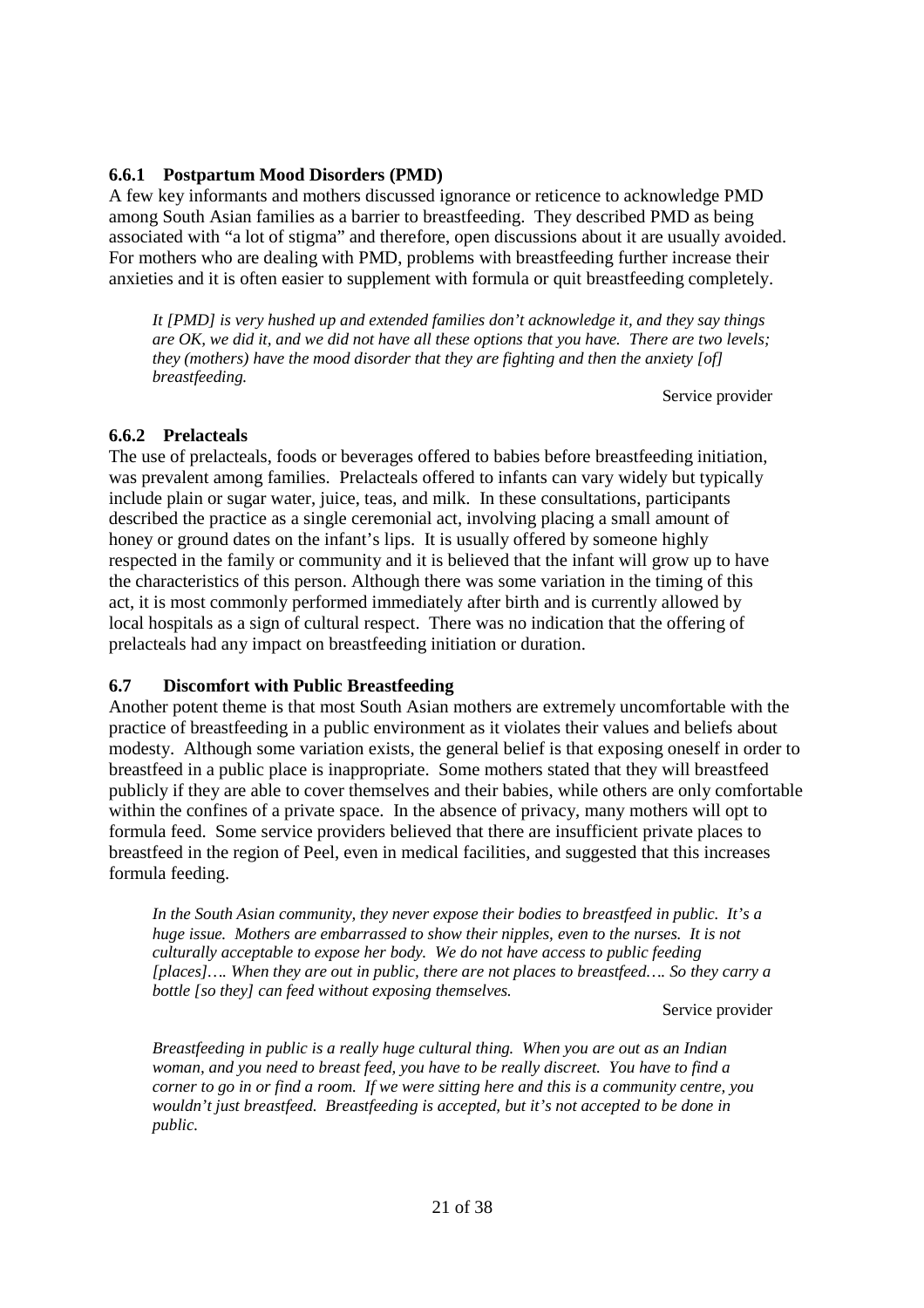Some indicated that even in their homes, if there are visitors, they will leave and breastfeed in a separate room. In some cases, breastfeeding in the presence of a mother-in-law is considered inappropriate behavior.

#### **6.8 Acculturation**

Acculturation is defined as:

The process by which members of one group adopt the cultural traits of another group with whom they are in contact. It is both a group and an individual phenomenon…. Acculturation is never automatic, wholesale, or equal across groups, but is first, selective and piecemeal, second, more likely under some circumstances, and third, more prevalent among some groups than others (25).

Interviewees believed that the acculturation of South Asian families to Canada influenced their infant feeding choices and practices but suggested that it is non-linear and disproportionate to the length of time living in Canada. Details on pathways and processes were unclear, but individuals believed that acculturation and its effects on infant feeding are often mediated by proximity and relationships with family and friends both here in Canada and in their country of origin. Examples were shared of South Asian family members and relatives who have been living here for decades but still hold firmly to their traditional beliefs and values. For newer immigrants, it was suggested that having fewer relatives in Canada and maintaining close connections with family members in their country of origin often insulated them from acculturation and may increase the likelihood of exclusive breastfeeding. On the other hand, others tended to supplement with formula in their eagerness to embrace the Canadian culture, specifically the perceived association with formula feeding as the preferred Canadian method of infant feeding.

*A lot of new immigrants are more modern and [want to] align with the western world. When they come, they want to be more Canadian, they want to feed their babies like Canadians, to be more a part of the Canadian culture. A lot of them think that the Canadian culture is to bottle feed your baby.* 

Breastfeeding peer support volunteer

Understanding the role of acculturation in infant feeding decision-making and practices is critical to developing effective strategies to promote exclusive breastfeeding among the region's diverse population and warrants further investigation.

#### **7.0 DISCUSSION**

This consultative process has provided evidence that breastfeeding is highly valued among South Asian women residing in Peel. This high cultural value placed on breastfeeding is supported by the high prevalence of exclusive breastfeeding reported for South Asian countries (17, 18). Mavinder Tung Mann, in her qualitative Master's Thesis, examined factors which influenced breastfeeding initiation among South Asian women living in British Columbia and reported similar findings. In her study, breastfeeding was reported as normal, practical, convenient, best for maternal and infant health, and essential for mother-child bonding (26).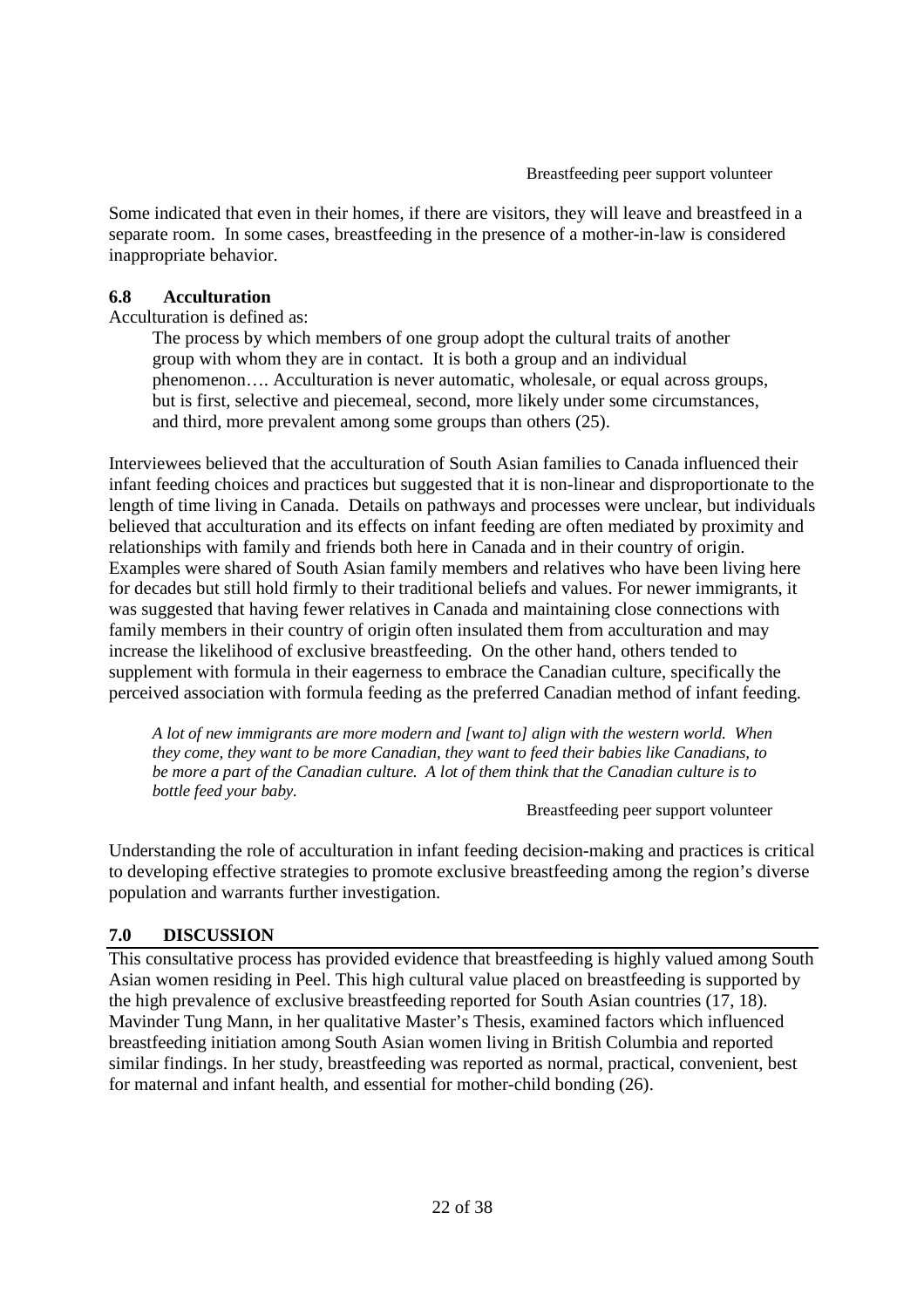The consultative process has also identified many health beliefs, preferences and practices that influence infant feeding behaviours among the local South Asian population. A significant, over-arching theme is that while the community exhibits strong pro-breastfeeding values and beliefs, the tendency to supplement with formula, particularly in the early neonatal period, is very prevalent. A lack of understanding of the benefits and adequacy of colostrum to meet the newborn infant's needs, the strong cultural emphasis on maternal care and rest after childbirth, and the role of mothers-in-law in providing such care were identified as instrumental in formula supplementation of infants.

Health care professionals are highly respected within this population and explicit or implicit direction to formula feed is often followed without question. Mann's thesis found a similar high regard for physicians' opinions (26). She found that South Asian immigrant women trust their doctors and will follow their directions, including infant feeding advice, even if it conflicts with personal, traditional and/or familial beliefs. Inconsistent messaging from hospital and medical personnel, hospital practices such as recommending formula feeding or giving formula to infants without parental consent, and the promotion of formula products in hospital and medical facilities were identified as contributory factors to the early formula supplementation of infants.

Breastfeeding in public environments is a cultural taboo and families report resorting to formula feeding to avert the discomfort associated with this practice. Finally, the perception that formula feeding is the modern, Canadian method of infant feeding was identified as influential in formula supplementation.

# **8.0 CHANGES IN THE LOCAL ENVIRONMENT**

The local community and political contexts surrounding any public health issue is dynamic and evolving. Recent developments, both within the Peel Public Health Department and in Peel hospitals, have provided additional information on the issue of formula supplementation as a local public health concern. For instance, recent epidemiologic data has shown substantial improvement in the six-month exclusive breastfeeding rate, which increased from 10% to 23% between 2005 and 2010 (3). There are no statistically significant differences in breastfeeding initiation, six-month duration and six-month exclusivity rates between South Asian women and their Canadian counterparts, but recent immigrants are significantly more likely to breastfeed at 6 months when compared to non-immigrants (3).

Changes in local hospital policies and practices, after the release of the Formula Supplementation for Newborns in Peel Region Hospitals Report was published, is expected to translate into decreases in the rate of pre-discharge formula supplementation of newborns and the increase in exclusive breastfeeding rate. All three local hospitals are considering the adoption of the Baby Friendly Initiative (BFI), a World Health Organization initiative, designed to encourage and support women to successfully initiate and continue breastfeeding. Currently, Credit Valley Hospital has started the BFI accreditation process and Trillium Health Centre plans to begin in 2012. Credit Valley Hospital has already experienced a reduction in formula supplementation at hospital discharge, with an average rate of 32% per month between April and September, 2011, a substantial decrease from the 54% previously reported in 2009-10 (4). Brampton Civic Hospital has developed and implemented a multi-tiered strategy called "Excellence in Breastfeeding –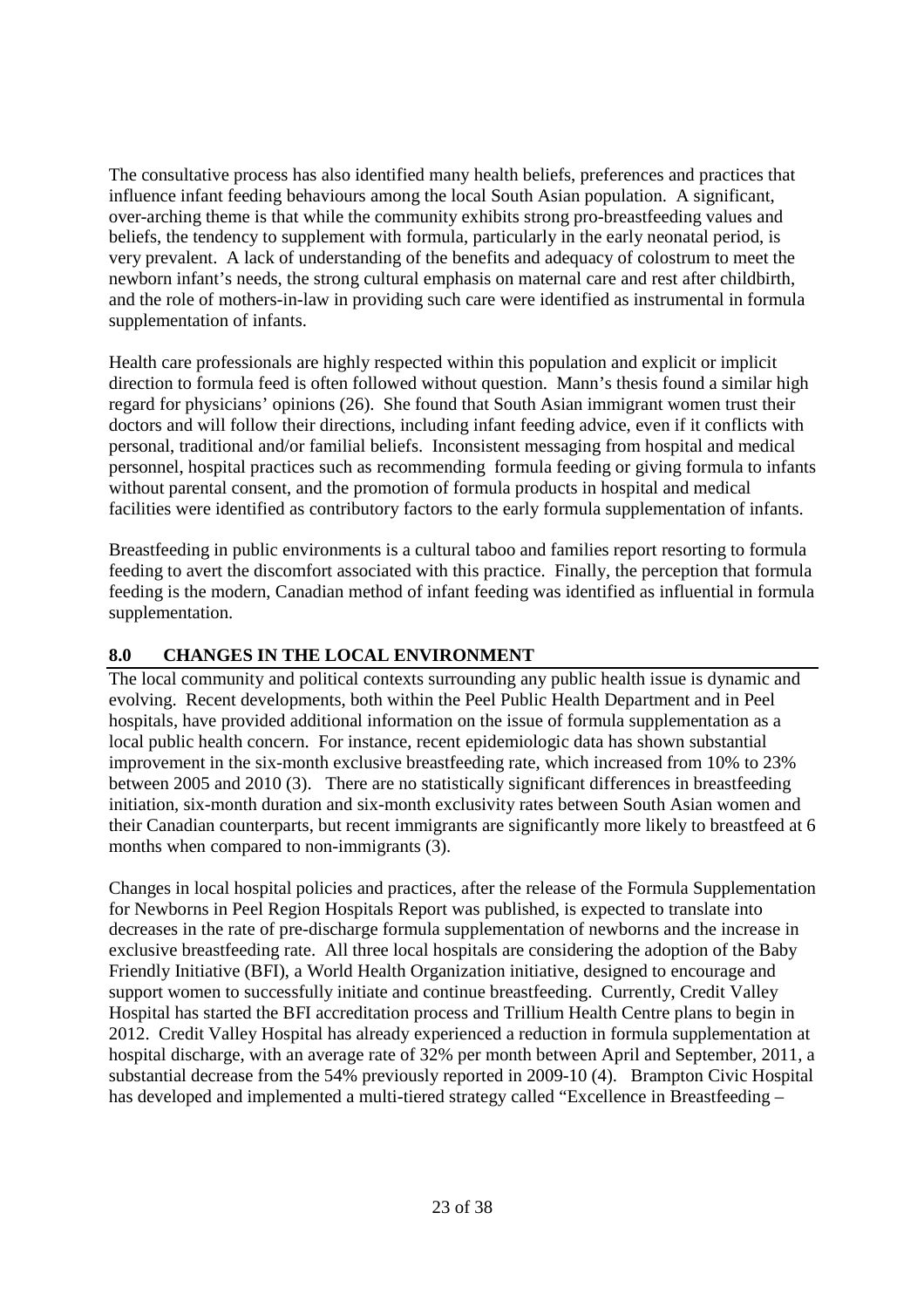Nothing but the Breast", which aims to increase exclusive breastfeeding rates to 60% and discontinue the practice of distributing formula samples to new mothers at hospital discharge.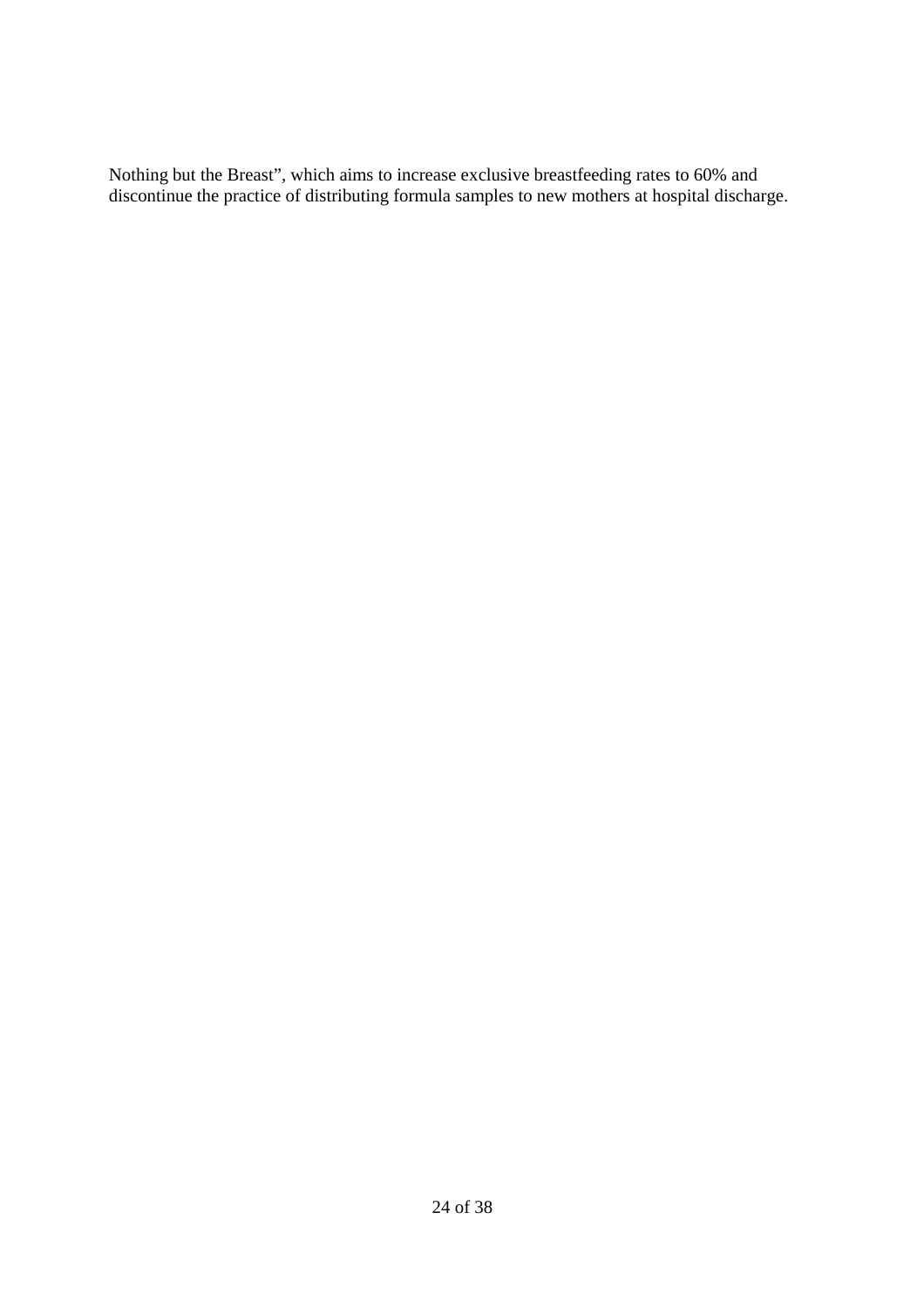# **9.0 RECOMMENDATIONS AND NEXT STEPS**

A key strategic priority for Peel Public Health is to develop innovative and culturally appropriate strategies to effectively meet the needs of an ethno-culturally diverse population. Although positive changes are being made by local hospitals and epidemiologic data suggest no significant difference in breastfeeding initiation, duration and/or exclusivity between the South Asian community and the general population, there is need for culturally appropriate interventions to improve these rates across the population. The findings in this report have provided a deeper understanding of cultural preferences, beliefs, and health behaviours that relate to infant feeding among the local South Asian population. While the Family Health Division must persist in developing innovative initiatives to promote exclusive breastfeeding across all ethnic groups, it must tailor its key messages and health promotion strategies to specific sub-populations in order to yield more effective outcomes.

The findings outlined in this report are consistent with the experiences of the Family Health Division's staff. Recommendations were developed in collaboration with representatives of management, supervisors and staff from the various programs and aim to support the promotion of exclusive breastfeeding among South Asians living in Peel.

# **Recommendations:**

- Develop culturally appropriate key messages and population health strategies that target the determinants of mixed feeding in order to reduce its prevalence.
- > Continue to advocate for changes to hospital policies and practices as outlined in the *Formula Supplementation for Newborns in Peel Region Hospitals* while encouraging the development and implementation of culturally sensitive hospital practices and consistent messages to support exclusive breastfeeding.
- Develop strategies to engage local South Asian physicians as proponents of exclusive breastfeeding both in client care and in population health approaches to South Asian residents.
- > Develop strategies to engage and collaborate with South Asian community leaders to effectively promote exclusive breastfeeding messages and increase reach among South Asian residents.
- > Complete an assessment of the marketing and promotion of infant feeding, including formula products, in the local South Asian media and develop strategies to actively promote exclusive breastfeeding through these media.
- Develop and implement targeted, culturally appropriate educational strategies, during the antenatal and prenatal periods, to improve knowledge and awareness of:
	- neonatal feeding needs,
	- breast milk production,
	- the impact of formula supplementation on breast milk supply,
	- the health benefits of colostrum, and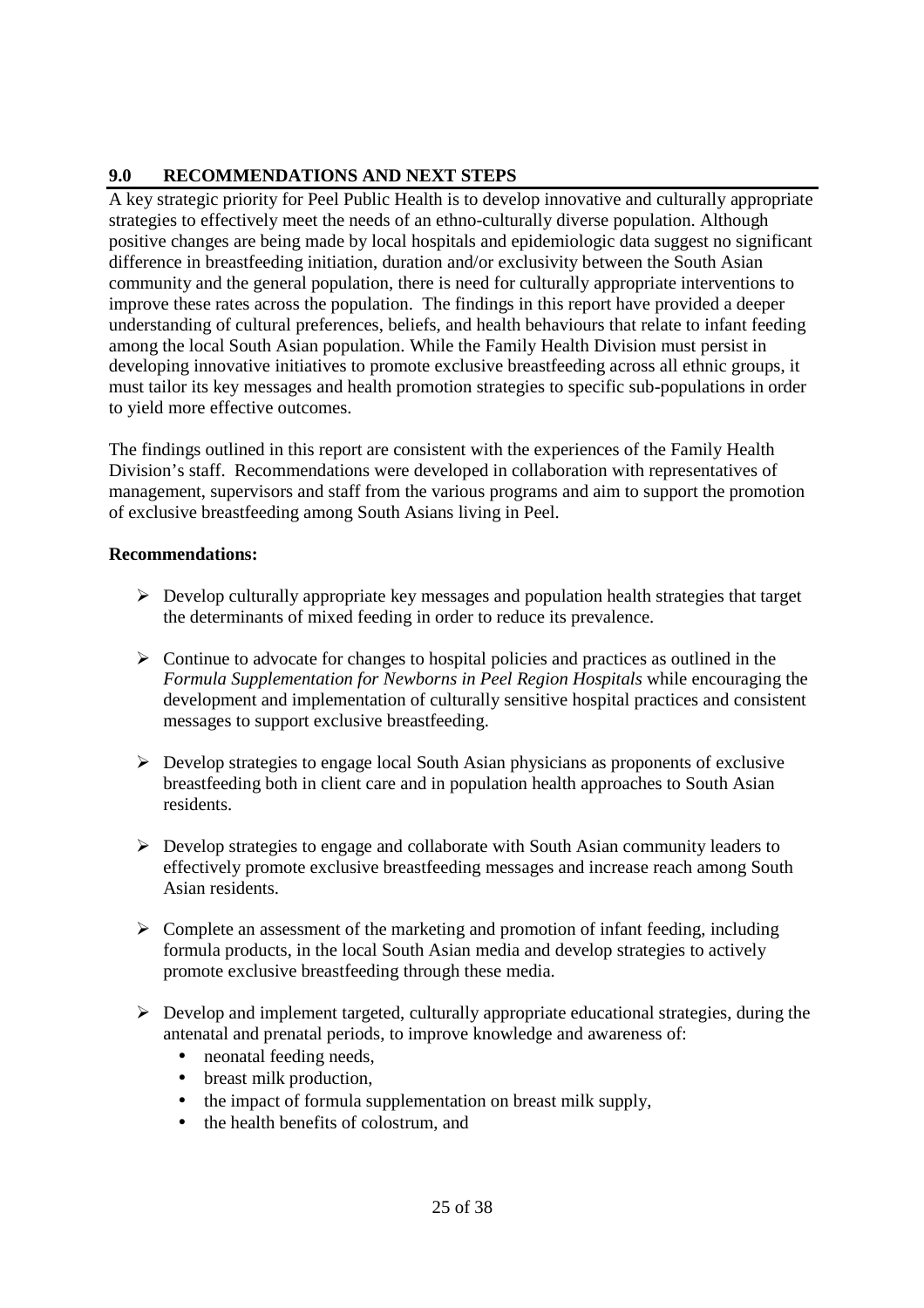- the adequacy of colostrum to meet the needs of the newborn.
- Develop innovative health promotion strategies to:
	- promote breastfeeding after cesarean births,
	- challenge the myth that formula feeding is the 'Canadian way' and normalize breastfeeding,
	- re-frame the resting period as a time not only for healing and recovery, but as an opportunity to practice exclusive breastfeeding,
	- create awareness of, and increase access to, culturally competent breastfeeding services,
	- target and engage mothers-in-law and extended family members in pre and postnatal education, to build their trust and engage them as advocates for exclusive breastfeeding.
- > Collaborate with the PMD Program and community partners to explore and increase awareness of PMD and its impact on breastfeeding.
- > Collaborate with the Supportive Environment Healthy Weights and Nurturing the Next Generation strategies to support the promotion of exclusive breastfeeding including development of culturally appropriate designated 'breastfeeding spaces' within the community.

# **Suggested Next Steps**:

- $\triangleright$  Develop and implement a communication plan to disseminate the findings of this report, the rapid review and the 2009-2010 Breastfeeding Duration Survey to internal staff and to community partners.
- > Explore collaborative opportunities with the academic community to address gaps in the literature on the role and impact of ethnicity, culture and acculturation on infant feeding choices.
- Develop an implementation plan to roll-out the recommendations outlined in this report.

# **10.0 LIMITATIONS**

The findings from this qualitative study provide valuable insight into cultural factors that impact formula supplementation among South Asians living in the region. It is, however, subject to several limitations. First, this study assumed that there were differences in breastfeeding initiation, duration and exclusivity rates between South Asian women and the general population in the Region, but preliminary findings from the 2009-2010 Breastfeeding Duration Survey failed to support this position.

The validity of the findings was increased through triangulation of the data sources by recruiting participants from a variety of sources and data saturation was achieved in the data collection phase. However, South Asian prenatal and postnatal mothers were largely recruited from Peel Public Health Breastfeeding clinics and Healthy Start programs and therefore the views of women and families living in Peel who do not access or link with Peel Public Health and/or main-stream services are under-represented. Additionally, the majority of mothers self-identified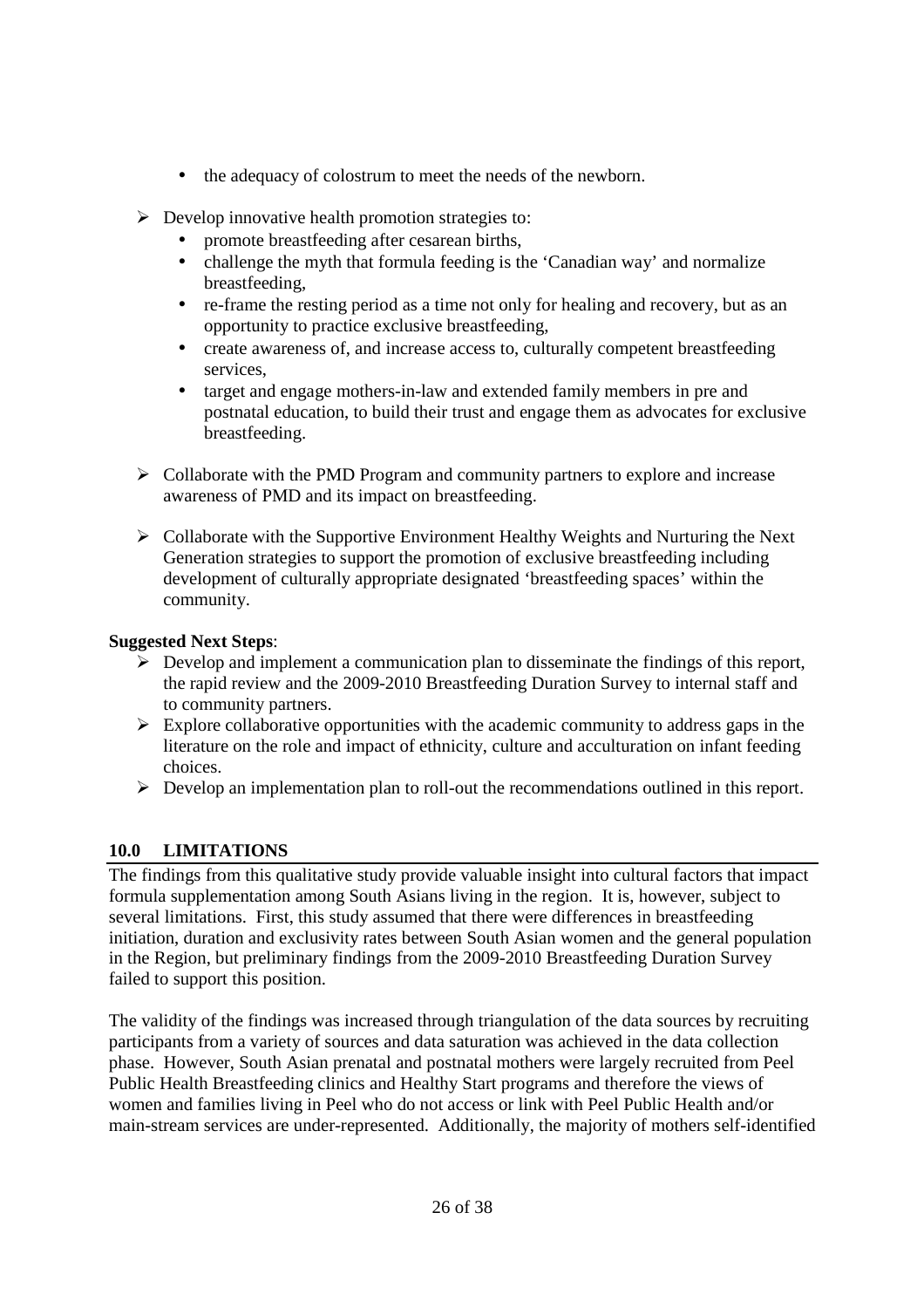as Punjabi, and therefore findings strongly reflect the views and practices of this sub-population. Transferability of the findings should be done with caution and themes should be re-validated when working with women of similar backgrounds and characteristics.

Limitations are also inherent in the data gathering and analytical processes. The focus group sessions were not recorded due to large group sizes and logistical concerns and key themes were recorded via hand notes. As a result, some details and verbatim comments may have been lost. Also, data collection and analysis was completed by one individual and the process did not include the checks and balances associated with having a second researcher. Social desirability bias may have been introduced into the interviewing process as participants might have answered questions based on what they thought the interviewer wanted to hear or refrained from providing all relevant information because of the fact that the interviewer is associated with the local public health unit.

Although subject to limitations, these findings are valuable in informing future planning and will enable the Family Health Division to work towards culturally sensitive approaches to promote exclusive breastfeeding among its South Asian residents.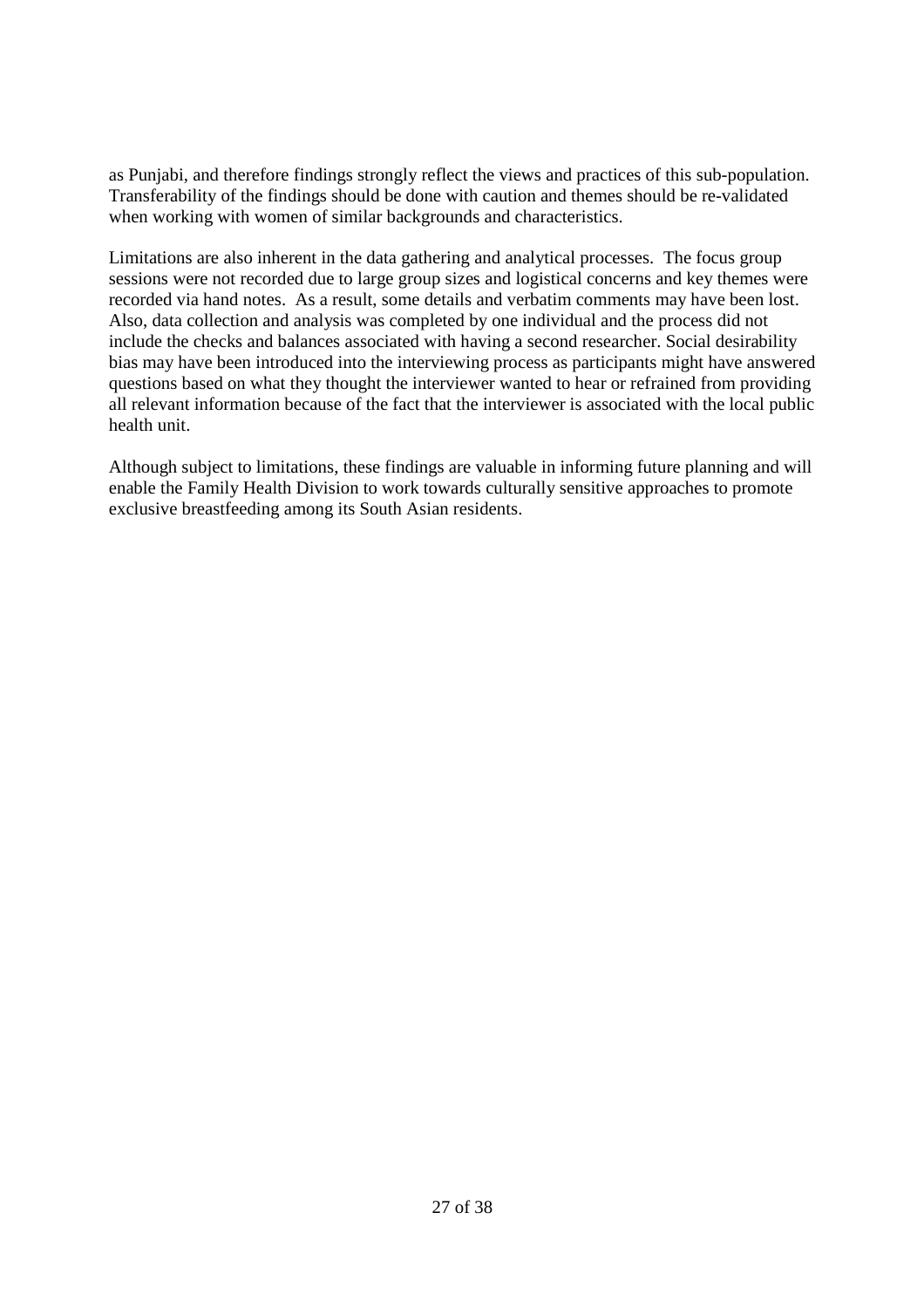#### **REFERENCES**

- 1. WHO, *Nutrition Topics- Exclusive Breastfeeding*. Available at http://www.who.int/nutrition/topics/exclusive\_breastfeeding/en/.
- 2. Ministry of Health and Long Term Care. Ontario Public Health Standards. 2008. Available at: http://www.health.gov.on.ca/english/providers/program/pubhealth/oph\_standards/ophs/progst ds/pdfs/ophs\_2008.pdf.
- 3. Region of Peel Public Health. *Breastfeeding Practices in the Region of Peel 2009/2010.* Unpublished.
- 4. Region of Peel Public Health. *Formula Supplementation for Newborns in Peel Region Hospitals: A 2009 Survey of New Mothers*. 2010.
- 5. Canadian Community Health Survey Cycle 4:1. Ontario Share File, distributed by the Ministry of Health and Long-Term Care. 2007-8.
- 6. Canadian Pediatric Society. *Paediatric Child Health 2005;10(3):148*. Available at http://www.cps.ca/english/statements/n/breastfeedingmar05.htm.
- 7. Breastfeeding Statement of the Breastfeeding Committee for Canada. Available at: http://breastfeedingcanada.ca/documents/webdoc5.pdf.
- 8. Ip S., Raman M., Chew P., Mangula N., Devine R., Trikalinos, T. *Breastfeeding and maternal and Infant Health Outcomes in developed countries*. Evidence Report/technology Assessement, 2007; 153, 1-186.
- 9. Region of Peel Public Health. Born in Peel: Examining Maternal and Infant Health, 2010.
- 10. Region of Peel Public Health. *Breastfeeding Practices in the Region of Peel 2004/2005.* Available at peelregion.ca/health.
- 11. Millar, W.J. & Maclean H. *Breastfeeding Practices, Health Reports*, March 2005, 16(2). Available at http://publications.gc.ca/collections/Collection-R/Statcan/82-003-XIE/0020482- 003-XIE.pdf#page=25.
- 12. Region of Peel Public Health. *A Picture of Health: A Comprehensive Report on Health in Peel*, 2005.
- 13. Thulier Diane & Mercer Judith. Variable associated with breastfeeding duration. *Journal of Obstetric, Gynocologic and Neonatal Nursing, 2009; 38, 259-268*.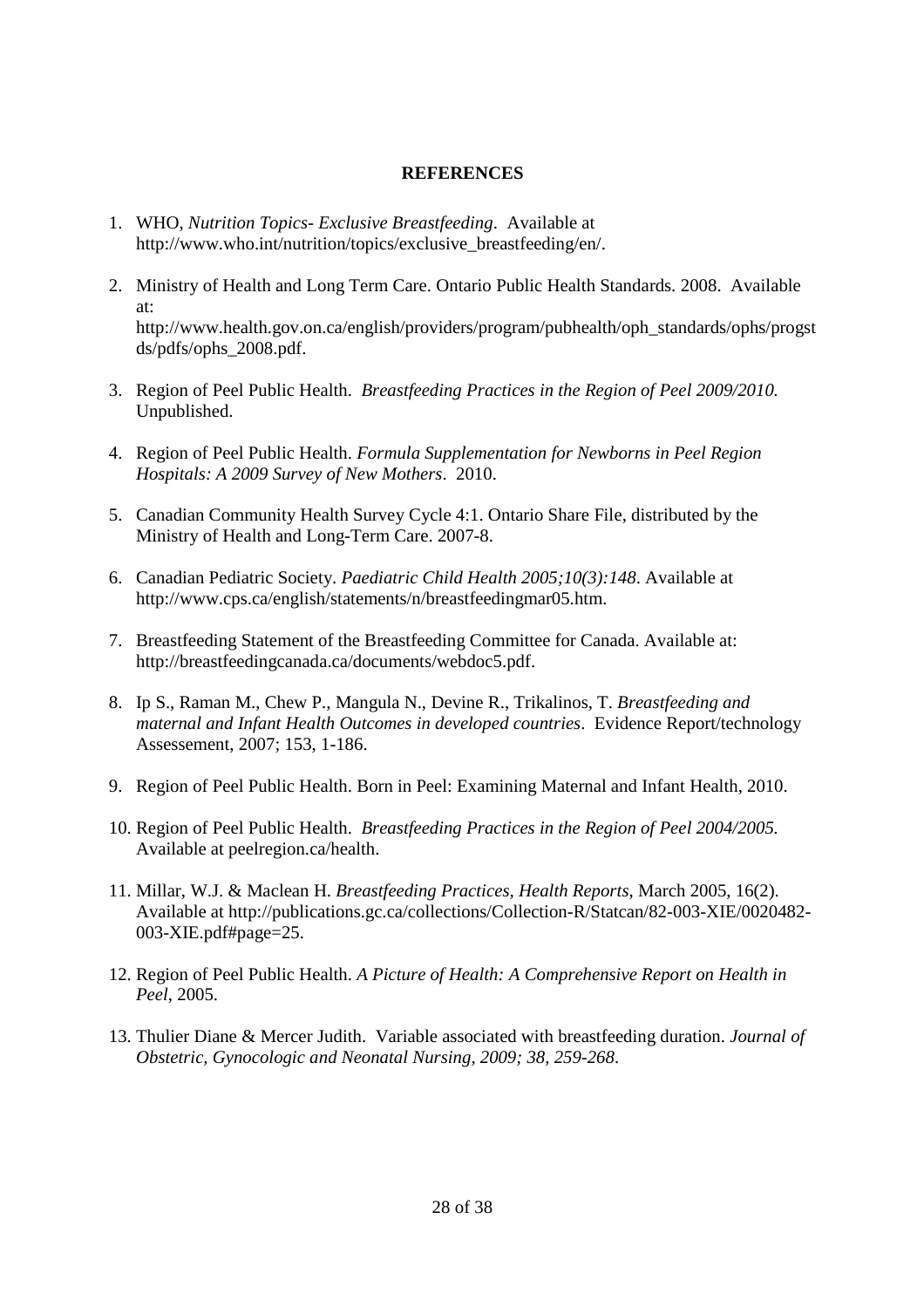- 14. Lee, H.J, Elo, I.T., McCollum, K.J. & Coulhane, J.F. Racial/ethnic differences in breastfeeding initiation and duration among low-income, inner-city mothers. *Social Science Quarterly*, 2009 Dec 1;90(5):1251-1271.
- 15. Statistics Canada. 2006 Census Profiles.
- 16. Health Canada. *Breastfeeding Initiation in Canada: Key Statistics and Graphics (2007-8).* Available at: http://www.hc-sc.gc.ca/fn-an/surveill/nutrition/commun/prenatal/initiationeng.php.
- 17. UNICEF, ChildInfo. *Monitoring the Situation of Children and Women. 2009.* Retrieved from http://www.childinfo.org/breastfeeding\_overview.html.
- 18. World Breastfeeding Trends Initiative. South Asia Report 2005-2008. Retrieved from http://www.worldbreastfeedingtrends.org/report/southasia-report-2005-2008.pdf.
- 19. Gibson-Davis C. & Brooks-Gunn J. Couples Immigration Status and Ethnicity as determinants of breastfeeding*. American Journal of Public Health*. 2006; 96(4). 641-646.
- 20. Sharma A., Lynch M. & Irvine M. The availability of advice regarding infant feeding to immigrants of Vietnamese origin: a survey of families and health visitors. *Child: Care, Health and Development,* 1994. 20, 349-354.
- 21. Choudhry, Kubra & Wallace, Louise. 'Breast is not always best'; South Asian Women's Experiences of Infant Feeding in England within an Acculturation Framework*. Maternal & Child Nutrition,* 2012. 8: 72–87. doi: 10.1111/j.1740-8709.2010.00253.x.
- 22. Ploeg, Jenny L. Identifying the best research design to fit the question. Part 2: qualitative designs. *Evidenced-Based Nursing*, 1999; 2, 36-37
- 23. Thompson, Carl. If you could just provide me with a sample: examining sampling in qualitative and quantitative research papers. *Evidenced-Based Nursing, 1999; 2, 68-70.*
- 24. Thorne, Sally. Data analysis in qualitative research. *Evidenced-Based Nursing,* 2000; 3, 68- 70.
- 25. Henderson, S.M. & Brown, J.S. Infant feeding Practices of Vietnamese immigrants to the Northwest United States. *Scholarly Inquiry for Nursing Practice: An International Journal,* 1987; 1(2). 153-169
- 26. Mann, Mavinder Tung. An exploration of factors influencing the initiation of breastfeeding among South Asian immigrant women. Unpublished Thesis. 2008. Available at: https://circle.ubc.ca/bitstream/handle/2429/2332/ubc\_2008\_fall\_mann\_manvinder\_tung.pdf? sequence=1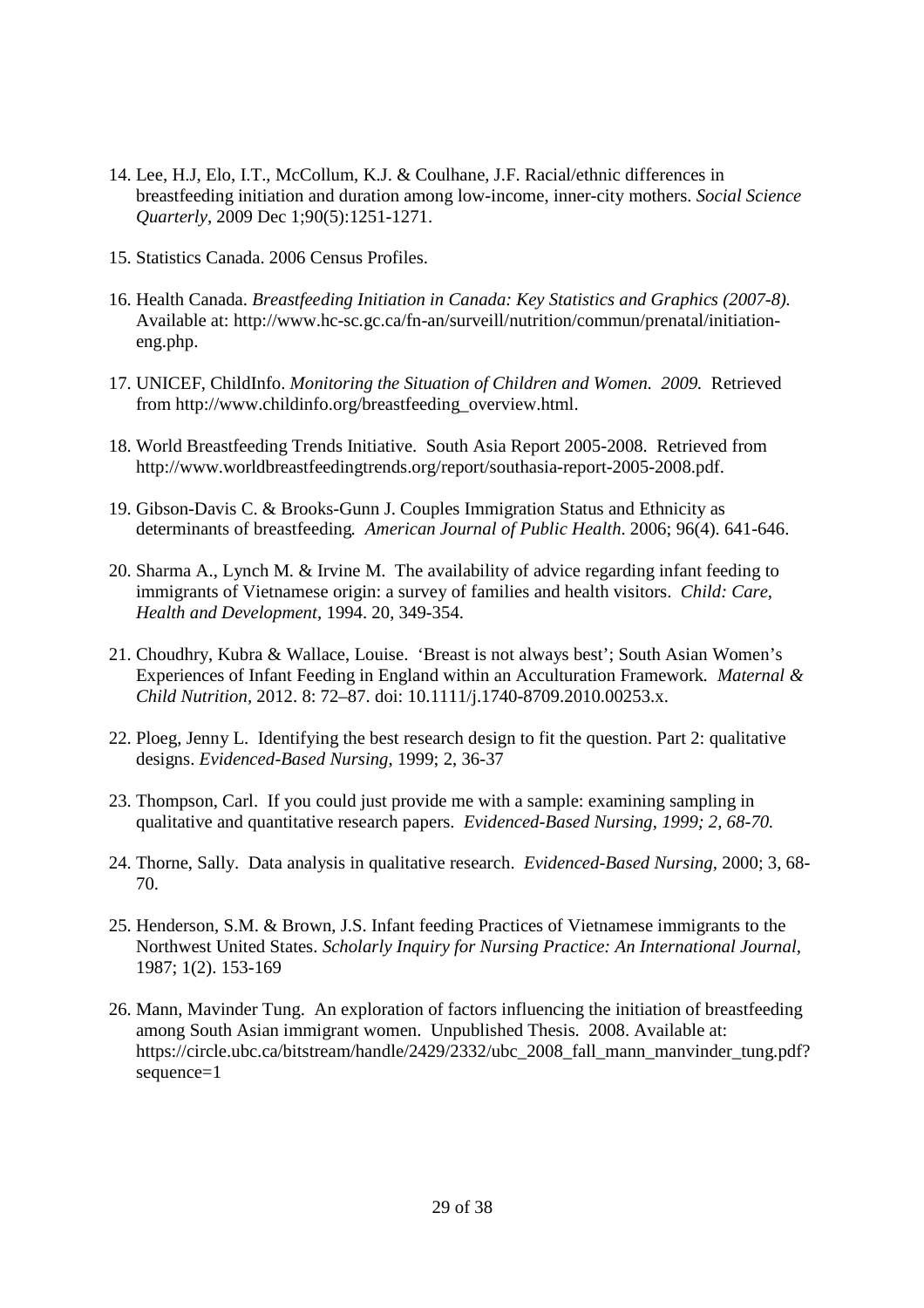# **APPENDICES**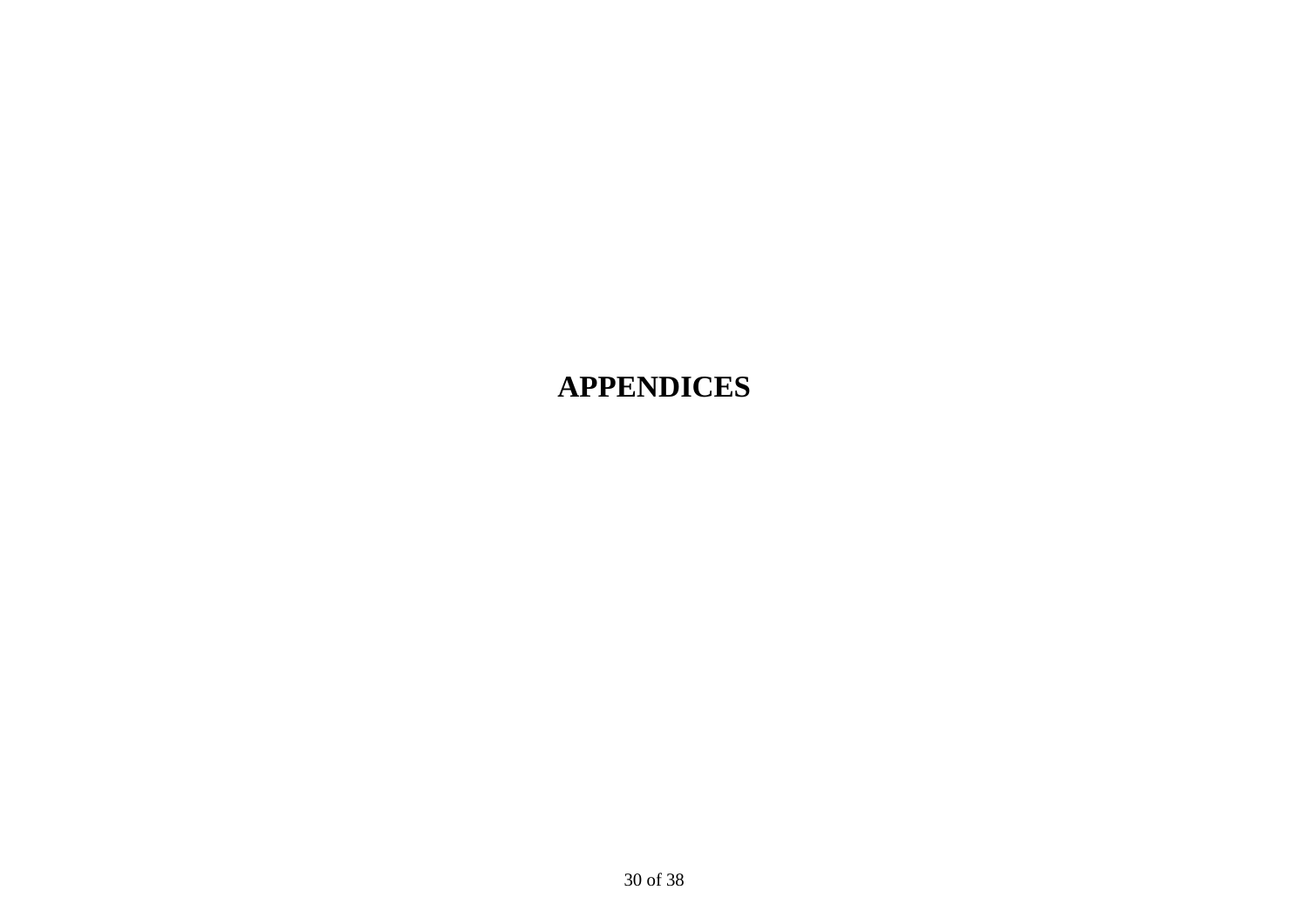#### **Appendix 1**

#### **CONCEPTUAL MAP – FACTORS THAT INFLUENCE BREASTFEEDING**

(Adapted from Lee, Elo, McCollum & Culhane, 2009)

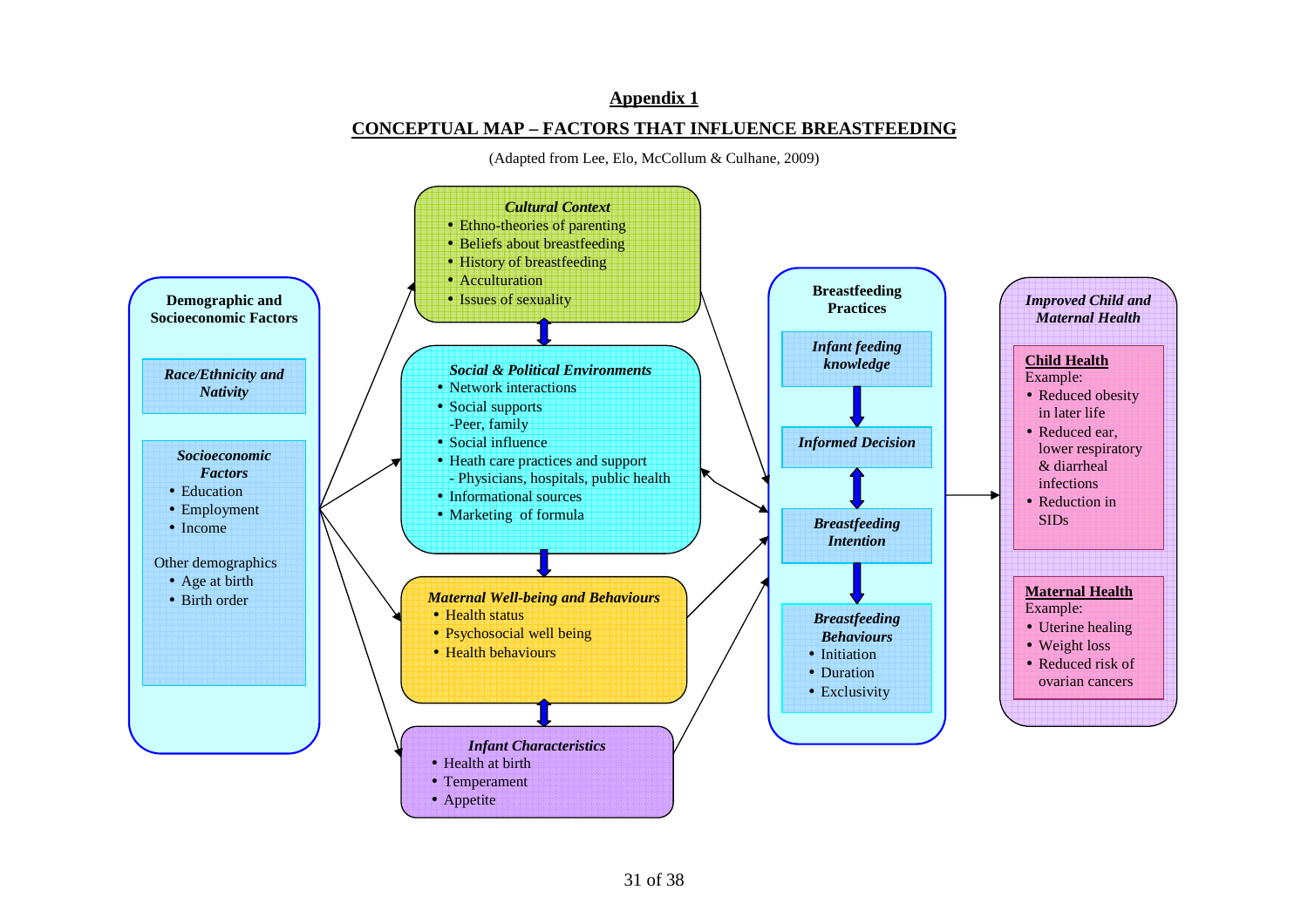# **Appendix 2**

**Region of Peel Breastfeeding Rates**  (Source: 2009-2010 Breastfeeding Duration Survey)

|                                 | <b>Breastfeeding Initiation</b> |                                   | <b>Exclusive Breastfeeding at 6</b><br>months |                                   | Any Breastfeeding at 6 months |                                   |
|---------------------------------|---------------------------------|-----------------------------------|-----------------------------------------------|-----------------------------------|-------------------------------|-----------------------------------|
|                                 | <b>Percent</b>                  | 95% Confidence<br><b>Interval</b> | <b>Percent</b>                                | 95% Confidence<br><b>Interval</b> | <b>Percent</b>                | 95% Confidence<br><b>Interval</b> |
| Region                          | 96.7                            | $95.1 - 97.8$                     | 23                                            | $18.9 - 24.7$                     | 57.6                          | $54.1 - 61.1$                     |
| Non-immigrant                   | 95.7                            | $92.8 - 97.6$                     | 26.1                                          | $21.4 - 31.4$                     | 53.4                          | $47.8 - 58.8$                     |
| Immigrants: All                 | 97.4                            | $95.4 - 98.6$                     | 20.8                                          | $17.2 - 25.1$                     | 60.6                          | $56.0 - 65.1$                     |
| Immigrant: 0-5<br>years         | 100.0                           | $97.4 - 99.9$                     | 25.9                                          | $19.5 - 33.5$                     | 66.1                          | $58.6 - 72.9$                     |
| Immigrant: 6-10<br>years        | 96.0                            | $90.5 - 98.5$                     | 22.7                                          | $15.7 - 31.5$                     | 61.1                          | $52.0 - 69.5$                     |
| Immigrant: 11 years<br>and over | 95.6                            | $90.8 - 98.1$                     | 13.7                                          | $8.8 - 20.6$                      | 54.1                          | $46.0 - 61.9$                     |
| Canadians                       | 92.9                            | $86.1 - 96.7$                     | 26.6                                          | $18.8 - 36.1$                     | 58.4                          | $48.7 - 67.5$                     |
| South Asian                     | 98.3                            | $95.4 - 99.5$                     | 18.5                                          | $13.8 - 24.3$                     | 57.0                          | $50.4 - 63.3$                     |
| <b>East Asian</b>               | 98.5                            | $90.6 - 99.9$                     | 12.7                                          | $5.7 - 25.1$                      | 70.8                          | $58.0 - 81.5$                     |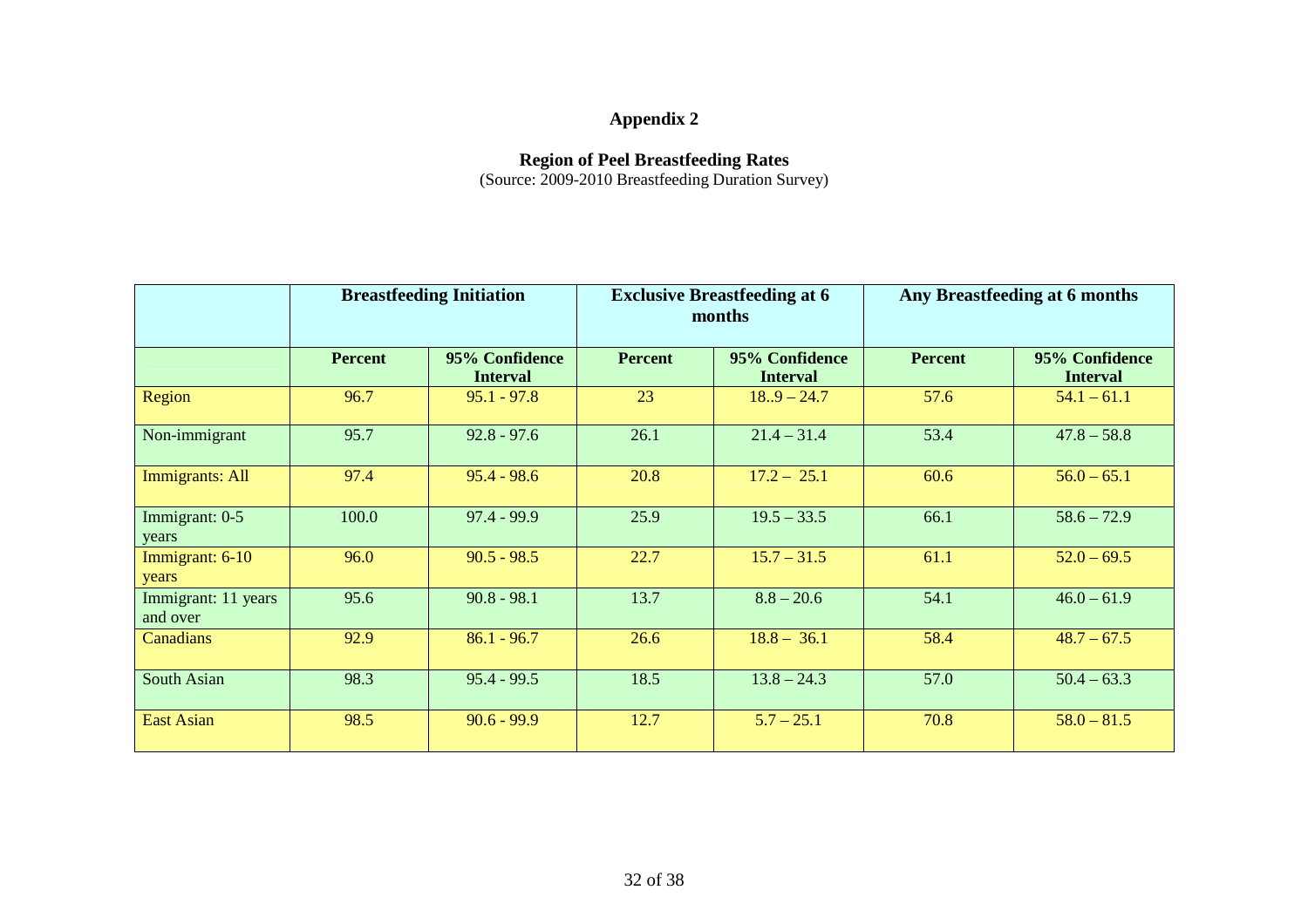#### **Appendix 3 Data Sources**

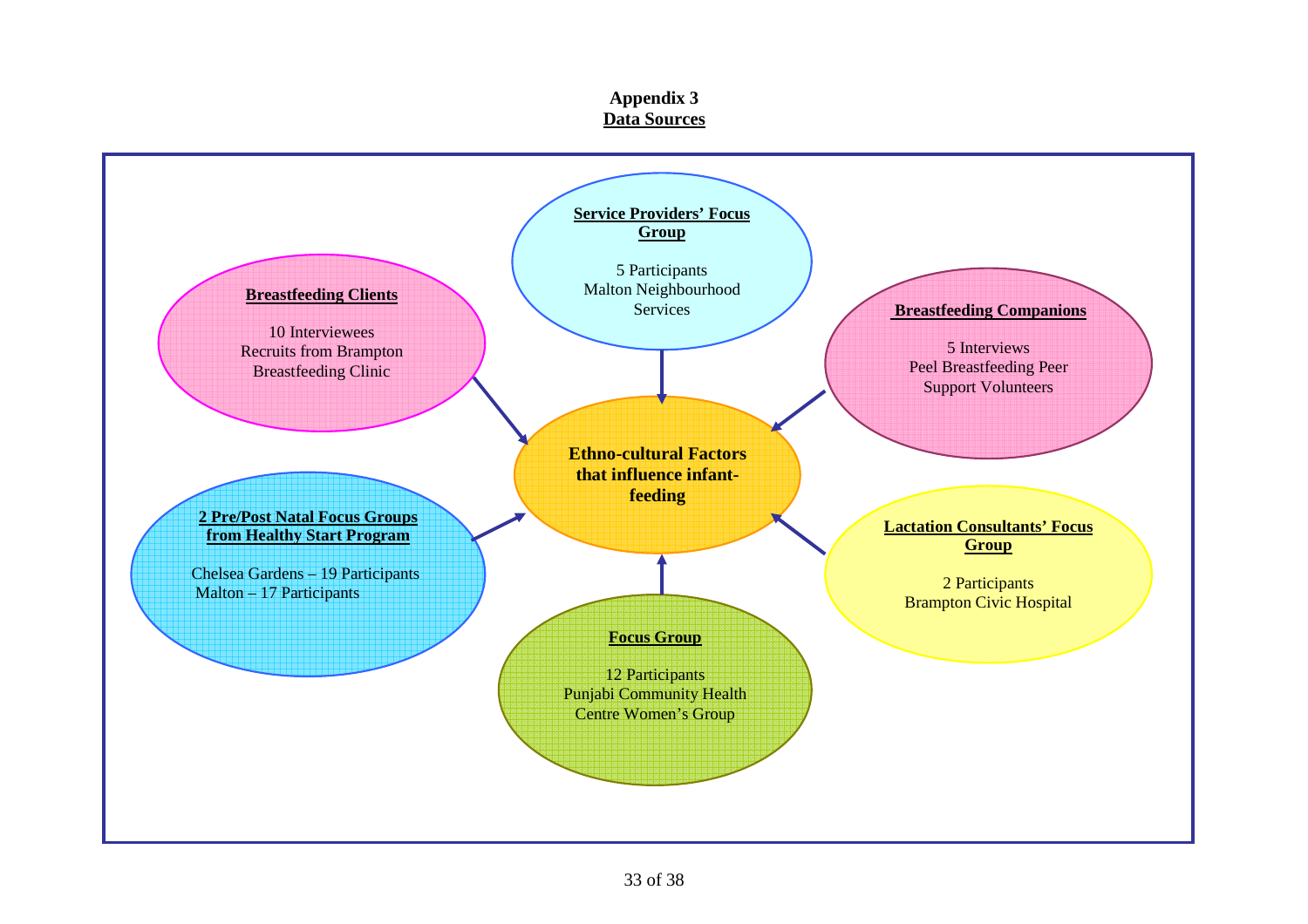#### **Appendix 4A INTERVIEW GUIDE CLIENTS AT BREASTFEEDING CLINIC**

#### **Preamble for Breastfeeding Clients**

Peel Public Health is trying to get a better understanding of the South Asian culture and beliefs about feeding babies. I am going to ask you to answer a few questions about yourself, your own beliefs about infant feeding and your culture.

The information you share is very important to us. It will be put together in a report for Peel Public Health and will help us to plan better services for our clients.

There are a few key things that I need to share before we begin:

- The session will take between 20 minutes and half an hour.
- You do not have to answer any questions that you do not feel comfortable answering.
- You do not have to give a reason if you choose not to answer.
- You can fill out a ballot for a chance to win 1 of 3 \$100.00 gift certificate at a local mall.

#### **Permission to record:**

I am asking your permission to record this interview. The reason we do this is to make sure that I don't miss anything you say when I am writing it down. We will not include your name on the tape and everything you say is private.

#### **Client Interview Questions**

#### *Part A: Demographics*

- 1) What is your ethnic background?
- 2) Were you born outside of Canada?
	- Yes …………If yes, how long have you lived in Canada?
		- **Less than 6 months**
		- $\Box$ 6 months 1 year
		- $\Box$ 1 3 years
		- $\Box$ 3 5 years
		- $\Box$  More than 5 years

 $\blacksquare$  No

- **3.** What is your age?
	- $\Box$  Less than 16
	- $\Box$  16-19 years
	- $\Box$  20 25 years
	- $\Box$  25-30 years
	- $\Box$  30 35 years
	- $\Box$  Over 35

#### 4. How old is your baby

- $\Box$  Less than 2 weeks
- $\Box$  2-4 weeks
- $\Box$  1-3 months
- $\Box$  3-6 months

#### *Part B: Client Questions…*

1) In your culture, are there special beliefs about how to feed babies?

*Probes:*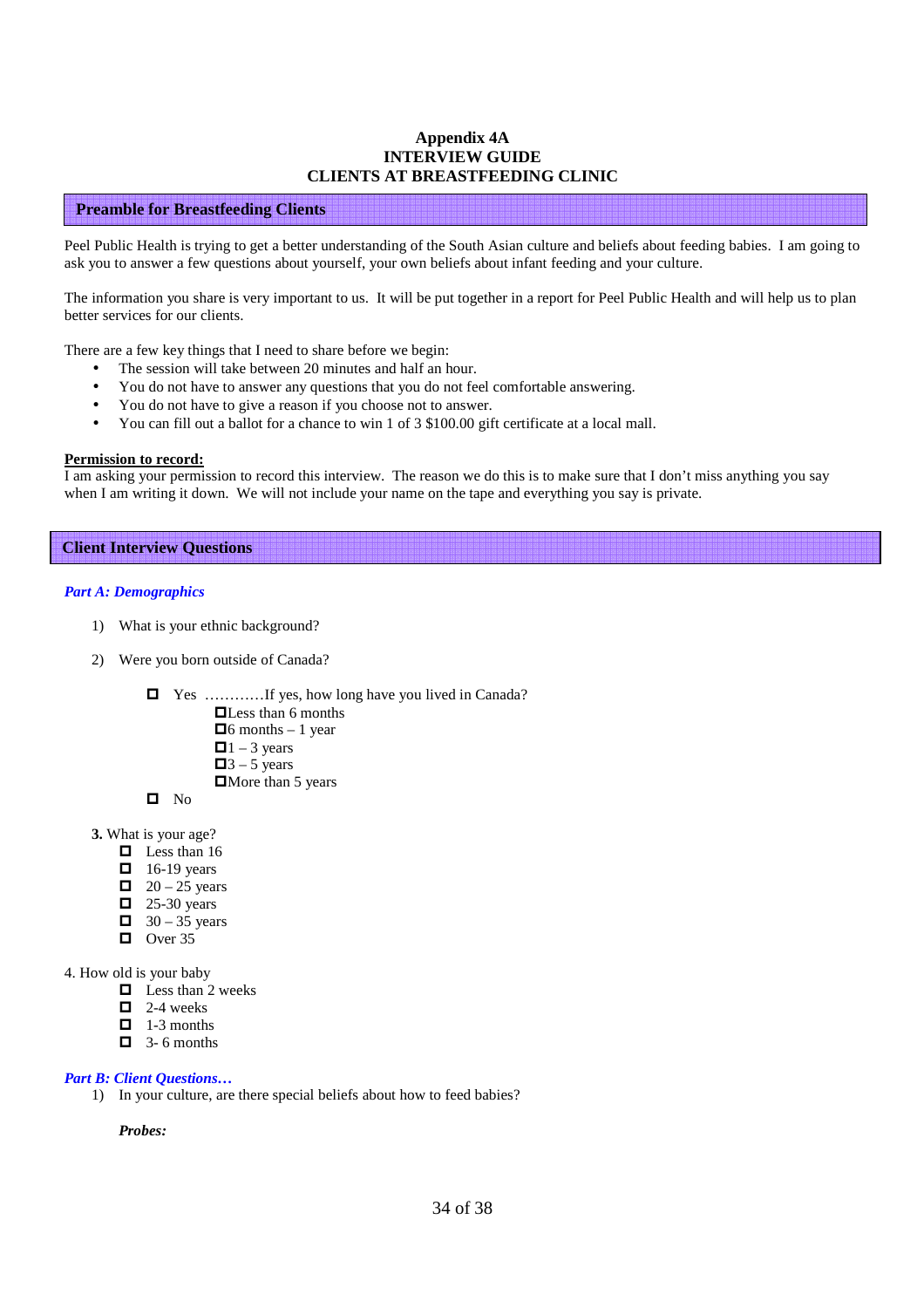- Are there any special cultural or religious practices that are celebrated that involve giving newborn babies any food or drink other than breast milk?
- Are there any cultural beliefs on when mothers should start breastfeeding?
- Are there any cultural beliefs that may influence a mother to feed her baby formula?
- 2) Do you follow the beliefs about infant feeding of your culture?
	- *If yes, how?*
	- *If no, why not?*
- 3) Have you ever given your baby any food or drink other than breast milk? Please explain.
- 4) What is the role of other family members in making decisions on how to feed newborn babies in your culture?
	- Probes: grandparents, mother-in-law, husband?
- 5) Do you believe different groups of South Asians have different beliefs about feeding babies? Please describe.
- 6) In your opinion, do South Asian families who live in Canada for longer periods change the way they feed their babies?
	- *If yes, how?*
	- *If no, why not?*
- 7) What other reasons may cause mothers to give formula to their babies?
- 8) Research says that feeding babies only breast milk until the baby is 6 months old is best for the baby. What can Peel Public Health do to help South Asian mothers exclusively breastfeed up to 6 months?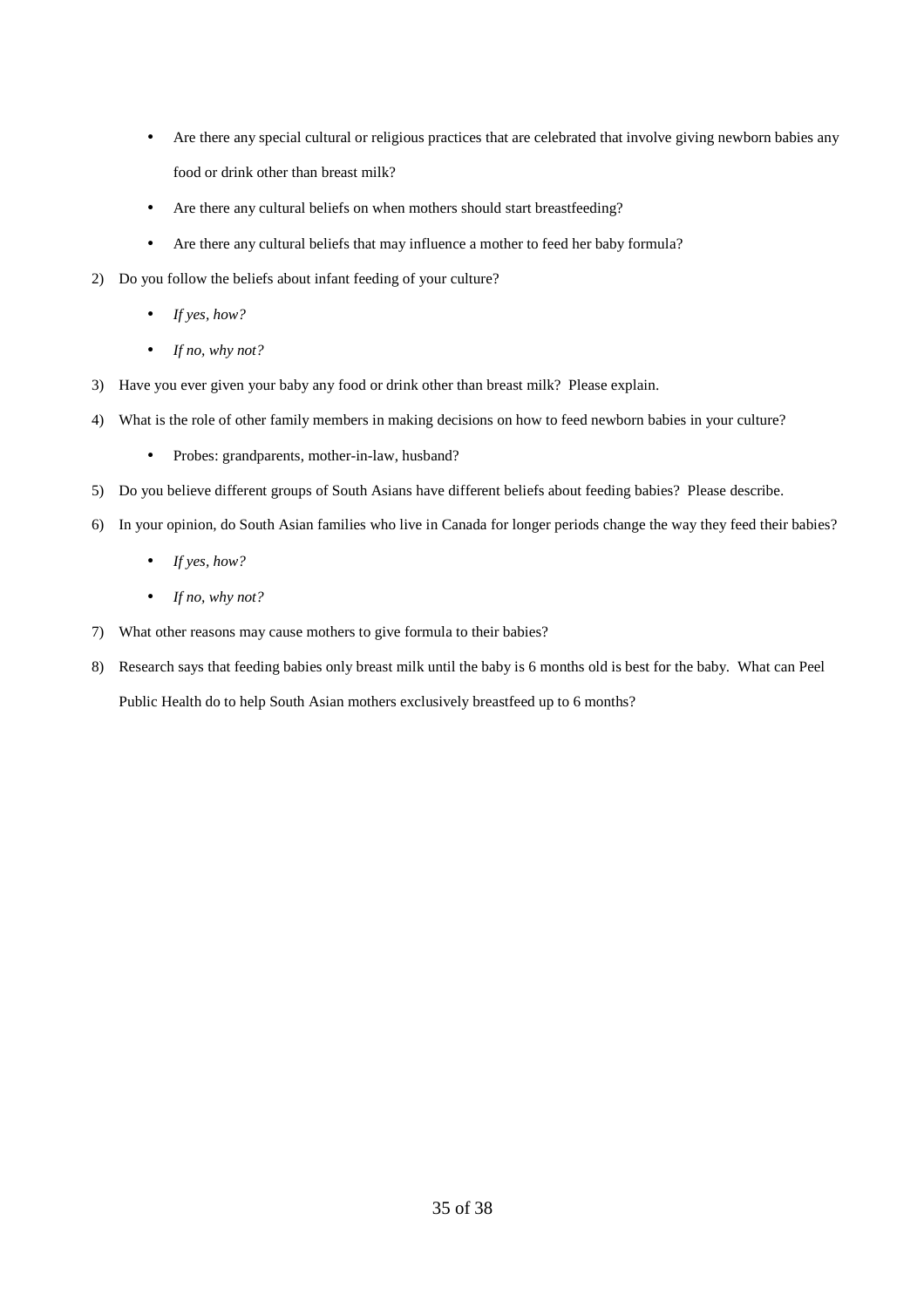#### **Appendix 4B INTERVIEW GUIDE BREASTFEEDING COMPANIONS**

#### **Section 1: Preamble for Breastfeeding Companions**

Peel Public Health is trying to get a better understanding of the cultural and traditional beliefs and values among *South Asians* on the subject of feeding babies.

There are a few key points that I need to share before we begin:

- The session will take about 30 minutes.
- You do not have to answer any questions that you do not feel comfortable answering.
- You do not have to give a reason if you choose not to answer.
- You can fill out a ballot for a chance to win 1 of 3 \$100 gift certificates.

We believe that your knowledge of the South Asian culture and your work as a Breastfeeding Companion is important in helping us to understand cultural beliefs of our South Asian families.

The information you share is very important to us. It will be put together in a report for Peel Public Health and will help us to plan better services for our clients.

#### Permission to record session:

I am asking your permission to record this interview. The reason we do this is to make sure that I don't miss anything you say when I am writing it down.

#### **Section 2: Questions**

1) Based on your understanding of the South Asian culture and your experiences working with South Asian mothers, are there special beliefs about how to feed babies? Please explain.

#### *Probes:*

- a. Are there any special cultural or religious practices that are celebrated that involve giving newborn babies any food or drink other than breast milk? *(E.g. offering sweets such as honey)*
- b. Are there any cultural beliefs on when mothers should start breastfeeding? *(Colostrum or first milk)*
- c. What about periods of rest? Do these affect how babies are fed? (access to services)
- d. Are there any cultural beliefs that may influence a mother to feed her baby formula?
- e. What is the role of other family members in making decisions on how to feed newborn babies?
- 2) Do you believe that different groups of South Asians have different beliefs? Please describe. (E.g. formula ads, association with wealth or status)
- 3) In your opinion, do South Asian families who live in Canada change the way they feed their babies? a. If yes, how?
	- b. If no, why not?
- 4) What other reasons may cause mothers to give formula to their babies?
- 5) Research says that feeding babies only breast milk until the baby is 6 months old is best for the baby. What can Peel Public Health do to help South Asian mothers exclusively breastfeed up to 6 months?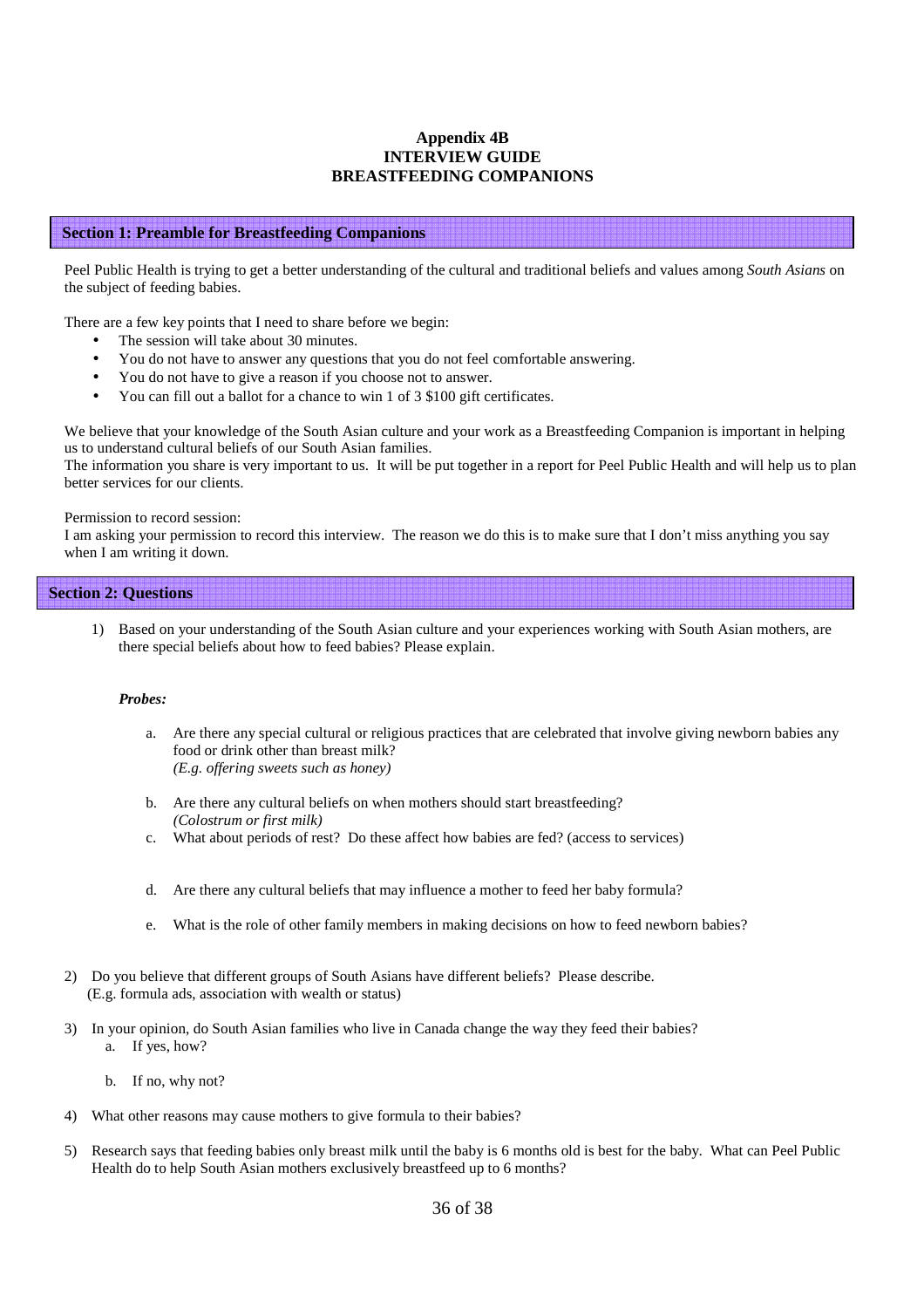#### **Appendix 4C INTERVIEW GUIDE KEY INFORMANTS**

#### **Section 1: Preamble for Breastfeeding Companions**

Peel Public Health is trying to get a better understanding of the cultural and traditional beliefs and values among *South Asians* on the subject of feeding babies.

There are a few key points that I need to share before we begin:

- The session will take about 30 minutes.
- You do not have to answer any questions that you do not feel comfortable answering.
- You do not have to give a reason if you choose not to answer.

We believe that your knowledge of the South Asian culture and your work as a Breastfeeding Companion is important in helping us to understand cultural beliefs of our South Asian families.

The information you share is very important to us. It will be put together in a report for Peel Public Health and will help us to plan better services for our clients.

#### Permission to record session:

I am asking your permission to record this interview. The reason we do this is to make sure that I don't miss anything you say when I am writing it down.

#### **Section 2: Questions**

- 1) Briefly describe your role and the extent to which you work with the South Asian community.
- 2) Based on your understanding of the South Asian culture and your experiences working with South Asian mothers, are there special beliefs about how to feed babies? Please explain.
- 3) Are there any special cultural or religious practices that are celebrated that involve giving newborn babies any food or drink other than breast milk? *(E.g. offering sweets such as honey)*
- *4)* Are there any cultural beliefs on when mothers should start breastfeeding? *(e.g. Colostrum or first milk)*
- 5) What about periods of rest? Do these affect how babies are fed? (access to services)
- 6) Are there any cultural beliefs that may influence a mother to feed her baby formula?
- 7) What is the role of other family members in making decisions on how to feed newborn babies?

8) Do you believe that different groups of South Asians have different beliefs? Please describe. (E.g. formula ads, association with wealth or status)

- 9) In your opinion, do South Asian families who live in Canada change the way they feed their babies? a. If yes, how?
	- b. If no, why not?
- 10) What other reasons may cause mothers to give formula to their babies?
- 11) Do you have any ideas and/or suggestions that we at Peel Public Health can do to help South Asian mothers exclusively breastfeed up to 6 months?